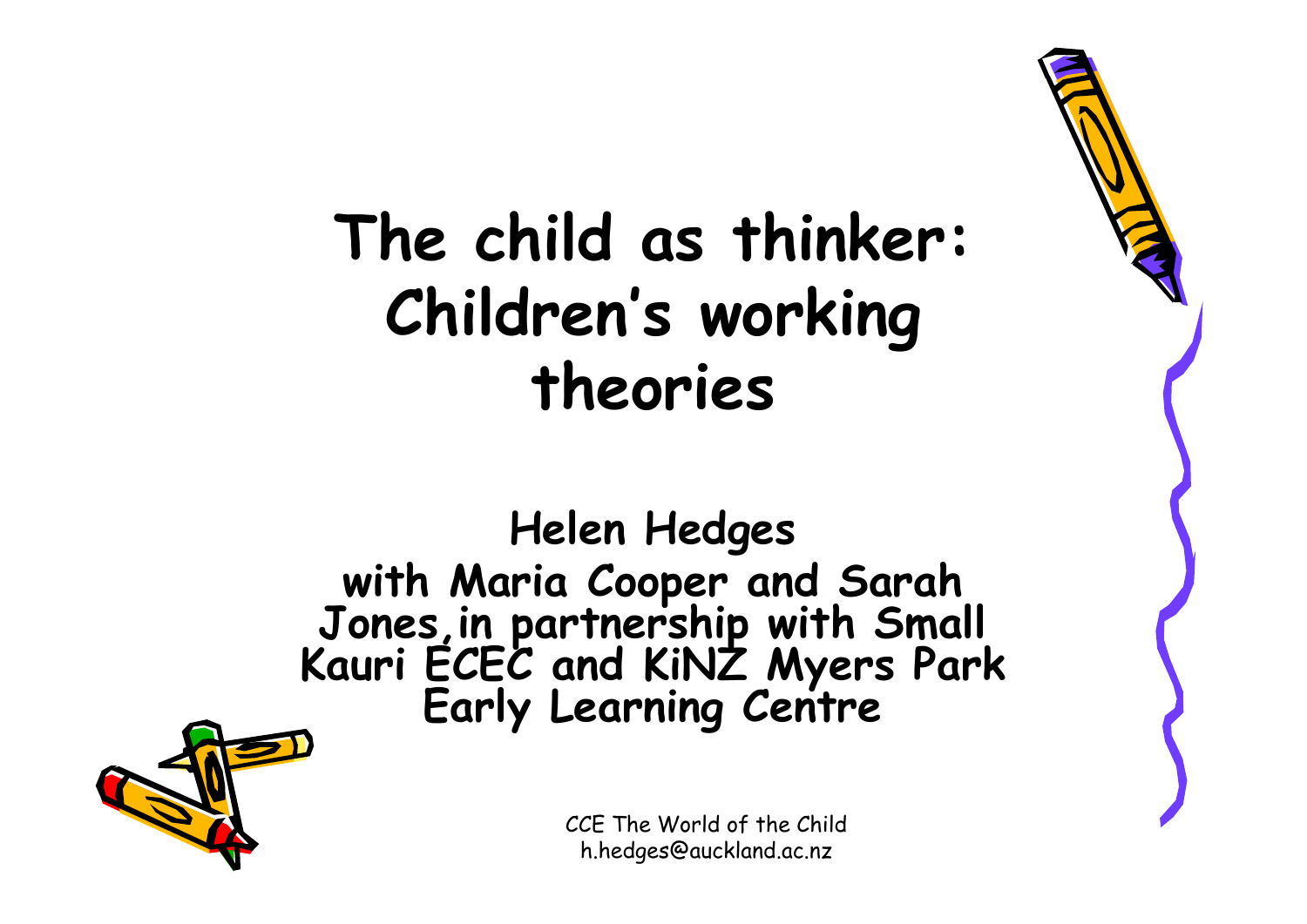#### Te Whāriki's two indicative learning outcomes are described as combinations of knowledge, skills and attitudes that integrate as dispositions and working theories.

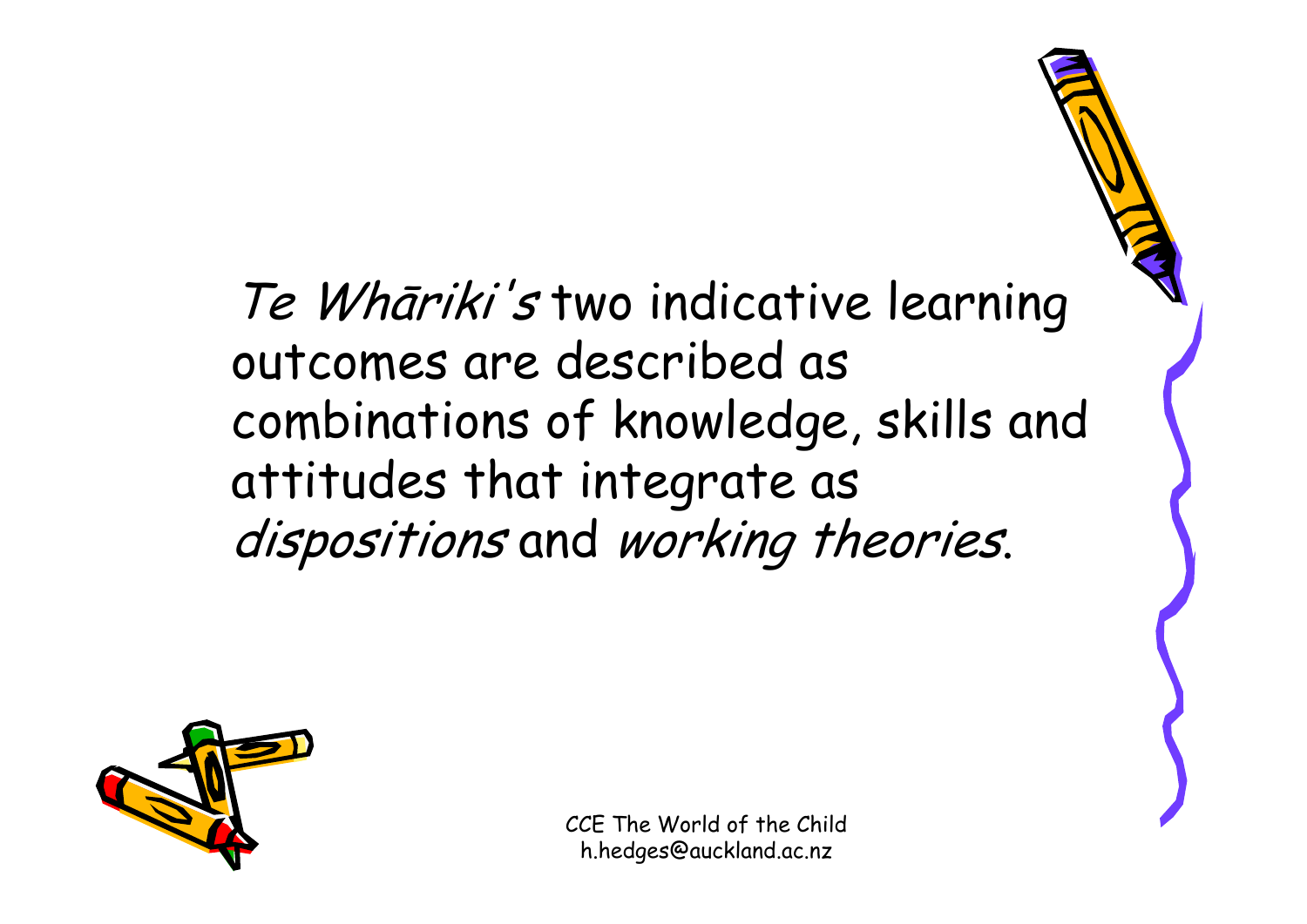### **Children's "working theories"**

- -- second major learning outcome of  ${\it Te}$ Whāriki but little research or professional learning yet.
- Helen Hedges: "the neglected sibling of the popular big sister, dispositions"; Margaret Carr: "the bossy big sister!"

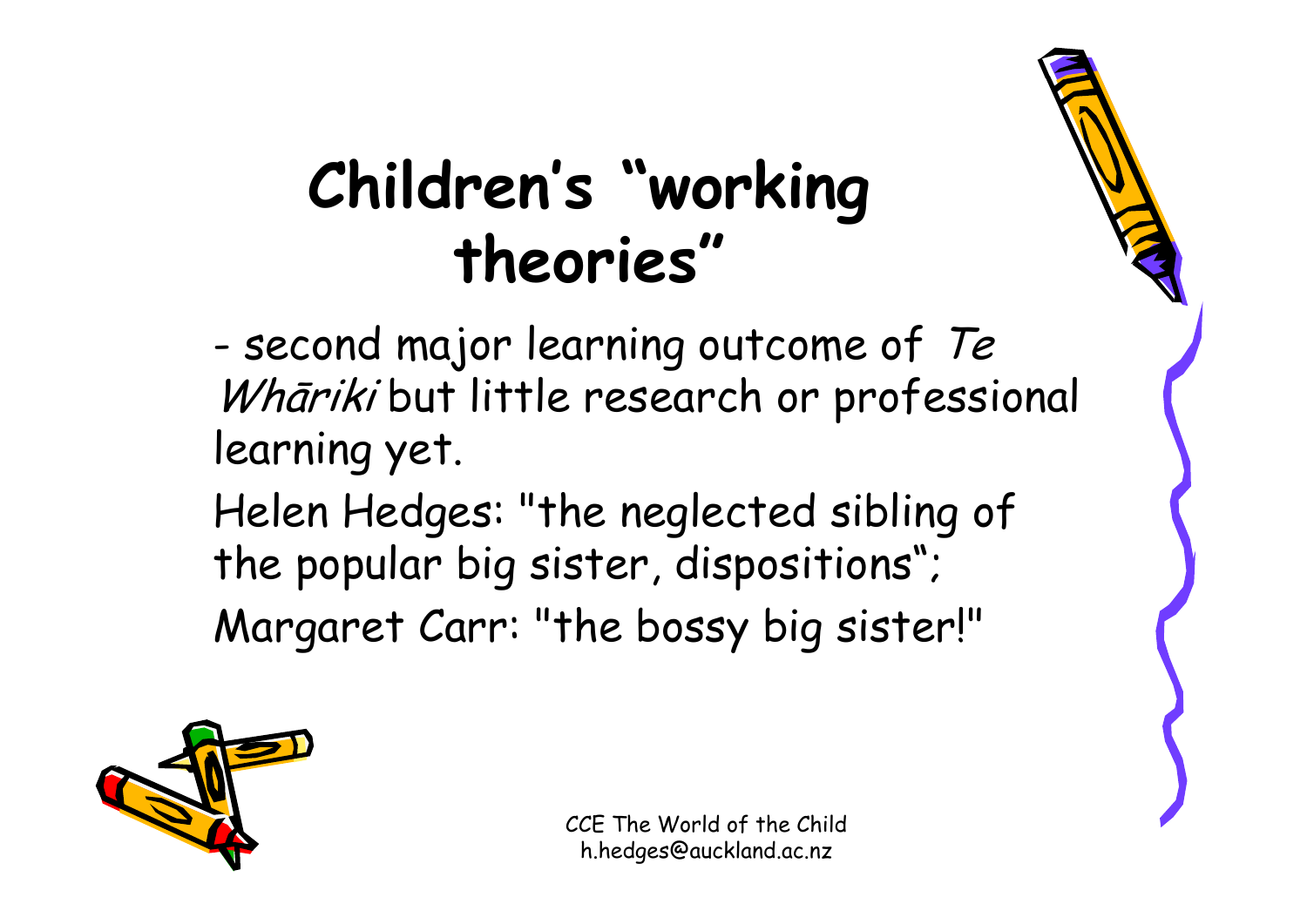#### Definition (Ministry of Education, 1998)

"a unique system of ideas that is based on a person's experience and provides them with a hypothesis for understanding their world, interpreting their experience, and deciding what to think and how to behave. This system is in a constant state of development and change" (p. 88).

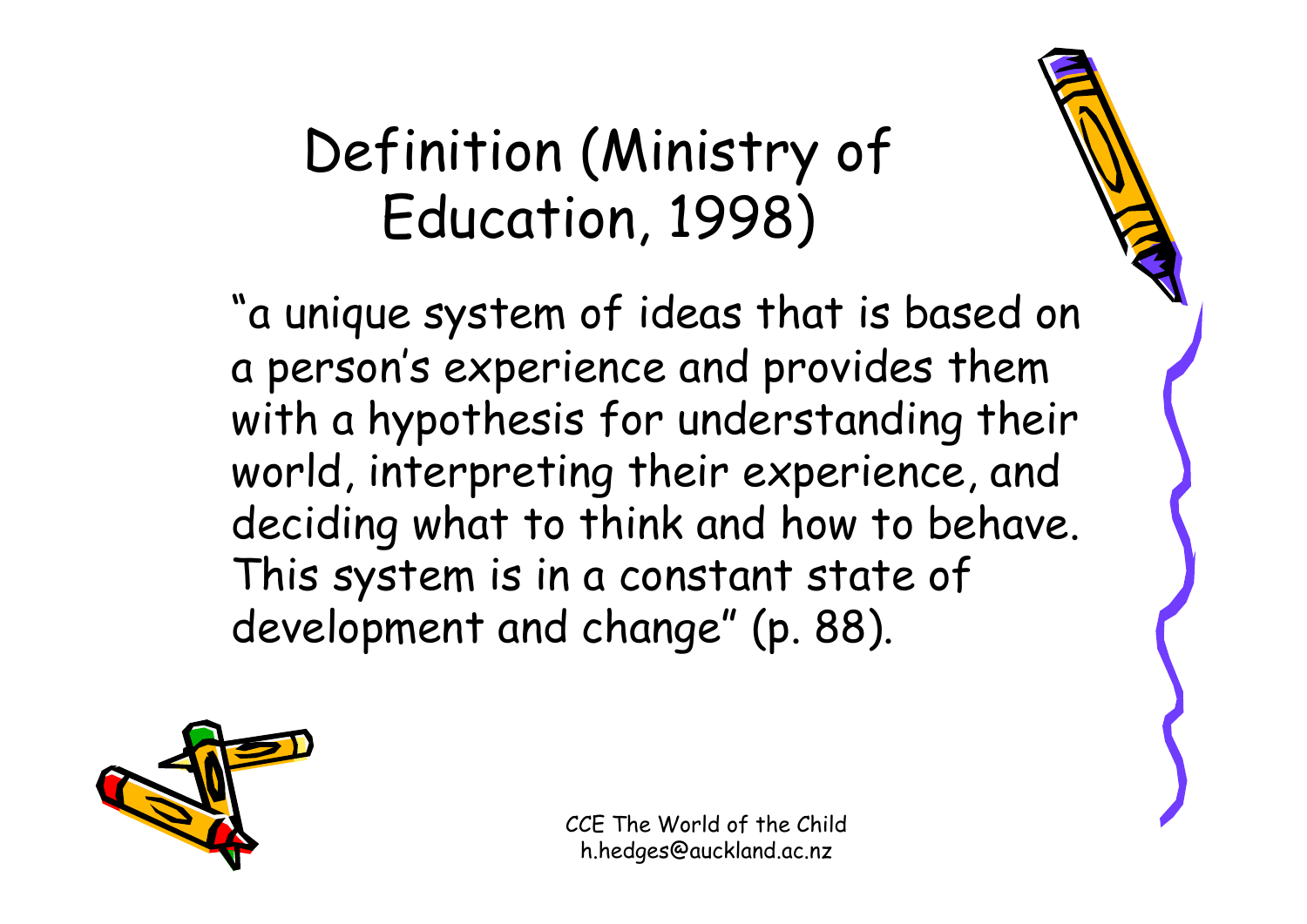# Project on working theories in Playcentres<br>(Davis & Peters, 2010; Peters & Davis,<br>2011).

- working theories "creative links between existing and new experiences to expand<br>both children's thinking and knowledge to<br>strengthen their understandings of the<br>world".

-- children's theorising related to ongoing,<br>deep interests

Development of working theories facilitated by opportunities for children to share, test or explore ideas.

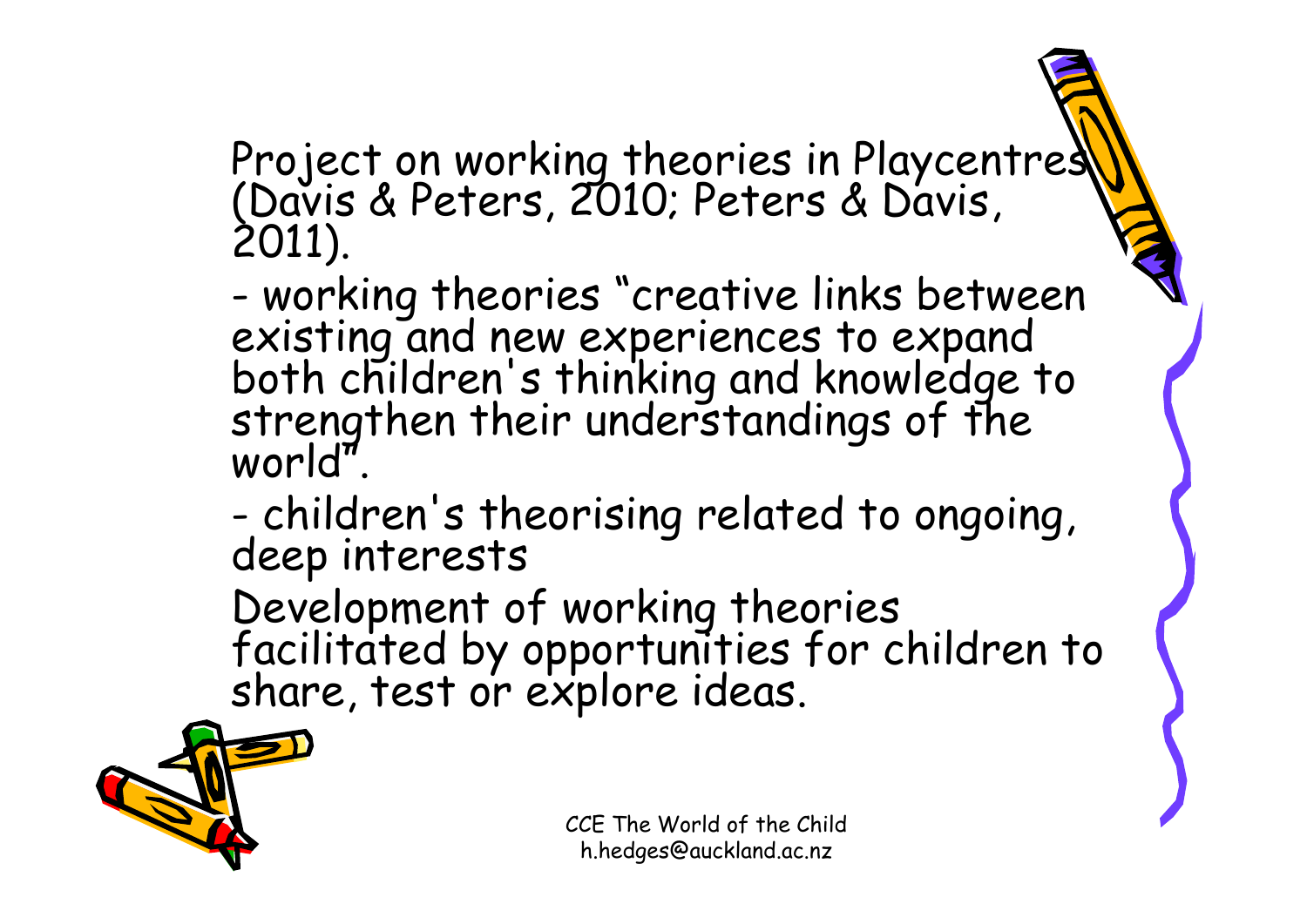#### Claxton's (1990) notion of "minitheories"

Children create minitheories from the knowledge they have so far, and use this to interpret new information and to refine their previous understandings.

Learning can be seen as a gradual process of editing and improving these minitheories so that they become more useful and effective, more comprehensive and appropriate, and more connected together.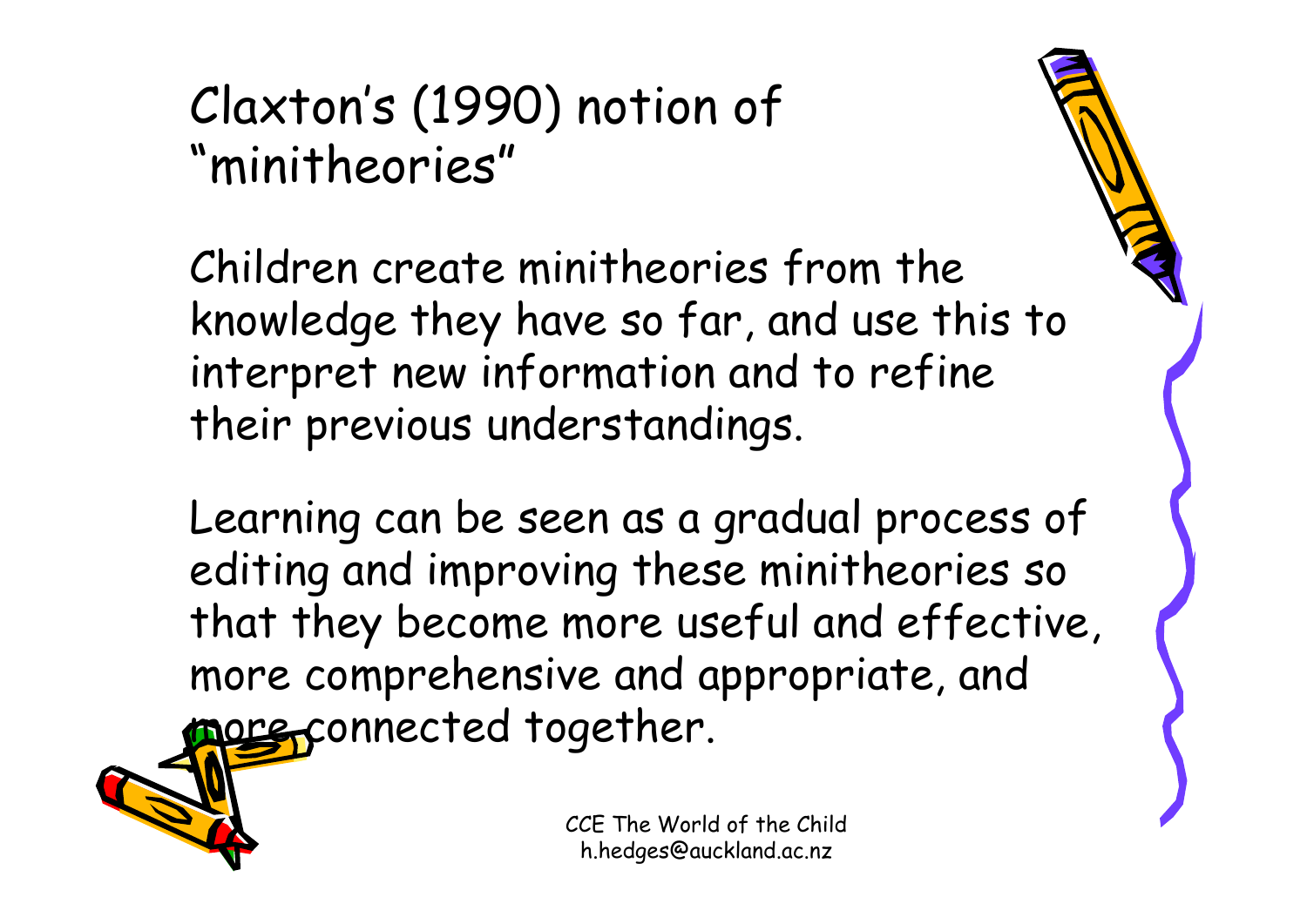In summary: "Learning at its most general is the business of improving our theories, elaborating and tuning them so that they keep track of the changes in the world and come to serve us ever more successfully" (Claxton, 1990, p. 23).

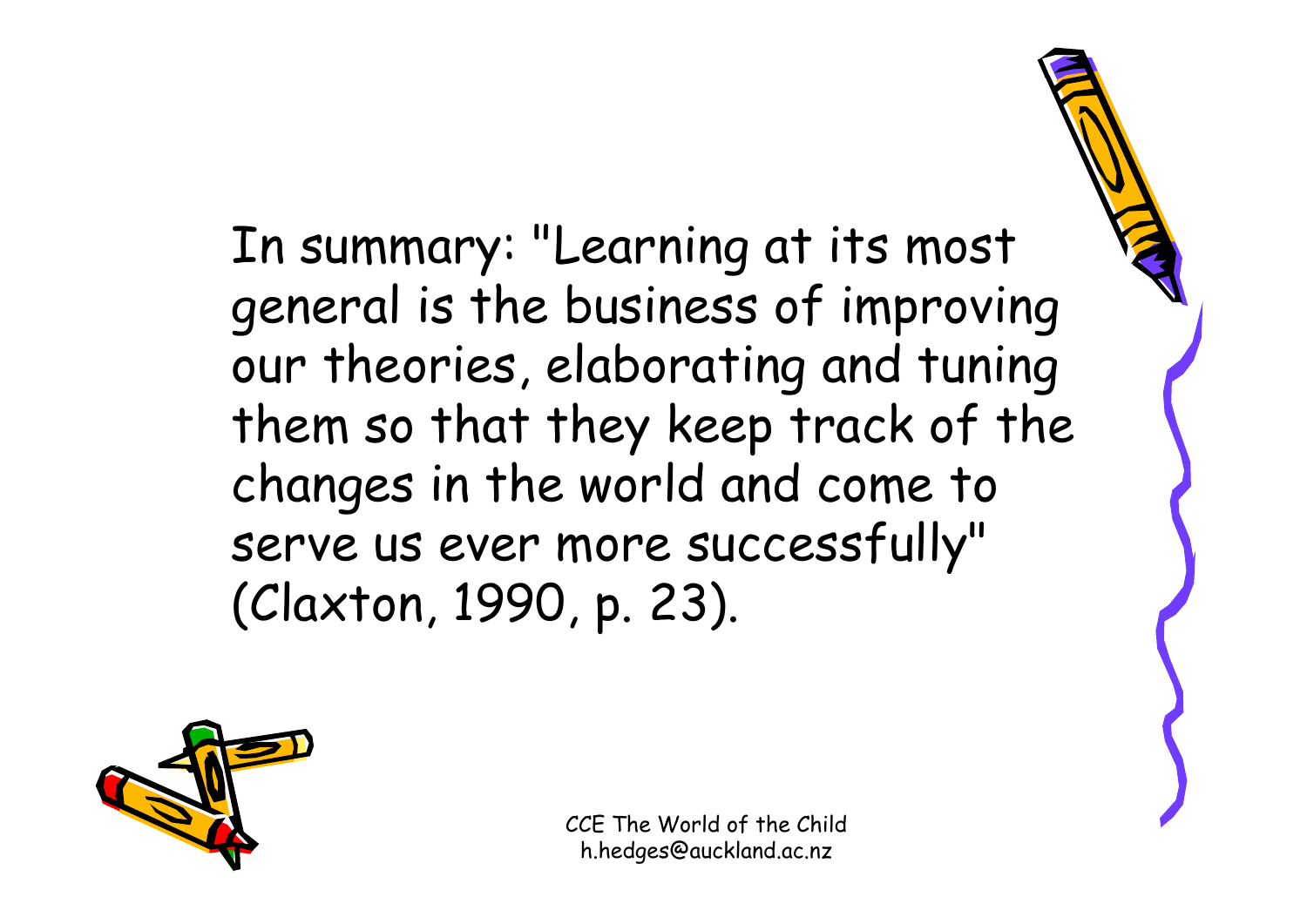## **Towards a definition …**

Working theories represent the ways children think about, inquire into and make meaning about their worlds as they attempt to make connections between prior and new experiences and understandings.

(working definition of pilot project summer 2010-2011 – partnership with Small Kauri ECEC and KiNZ Myers Park ECEC)

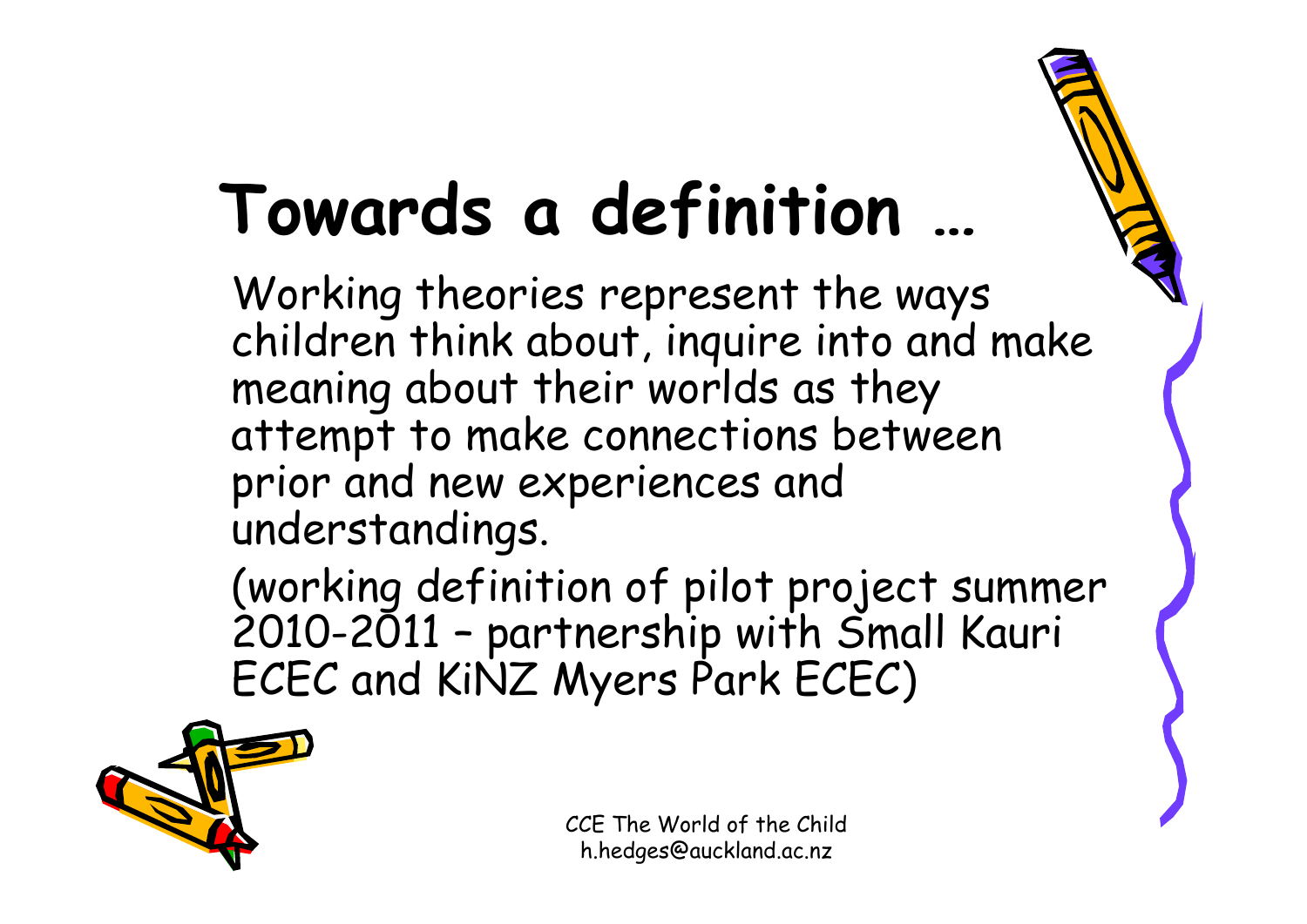### Teachers "working theories about working theories"

-- intuitive understandings, but initially<br>difficulty articulating or defining<br>understandings.

Linda noted:

... we're always watching their ideas and<br>their thinking and are they not just other<br>names for the idea of theory? You know<br>they are thinking, they start to<br>hypothesise and say "what if such and<br>such?" We just haven't call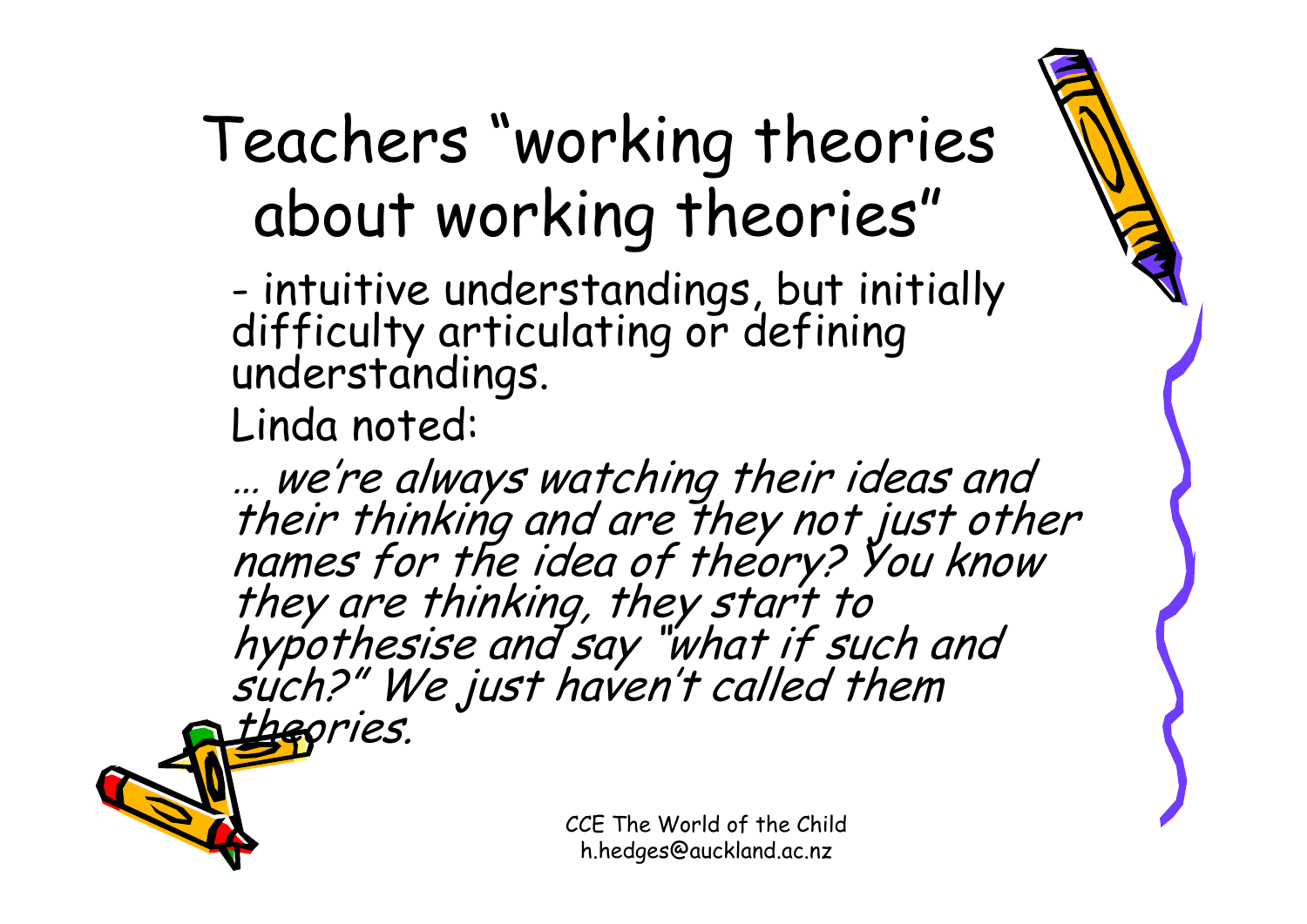Kirsten suggested:

… [the term theory] can be quite daunting I think for people when you think there's a whole lot of research gone into it and you have to back up your ideas quite thoroughly.

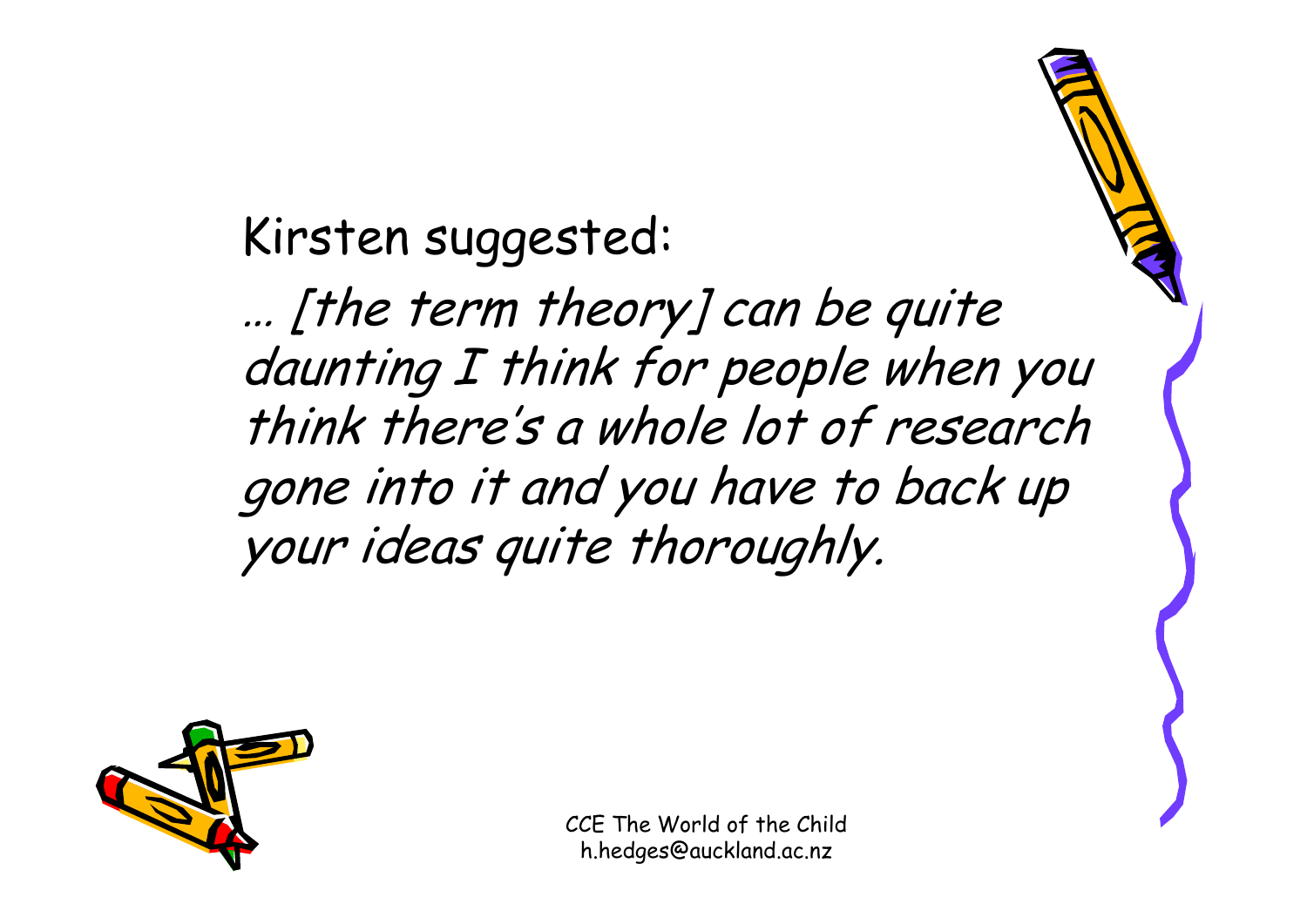The notion of "snippets" took hold throughout the project and helped teachers to recognise and tell stories of children's learning that they understood as attempts to connect ideas and build knowledge.

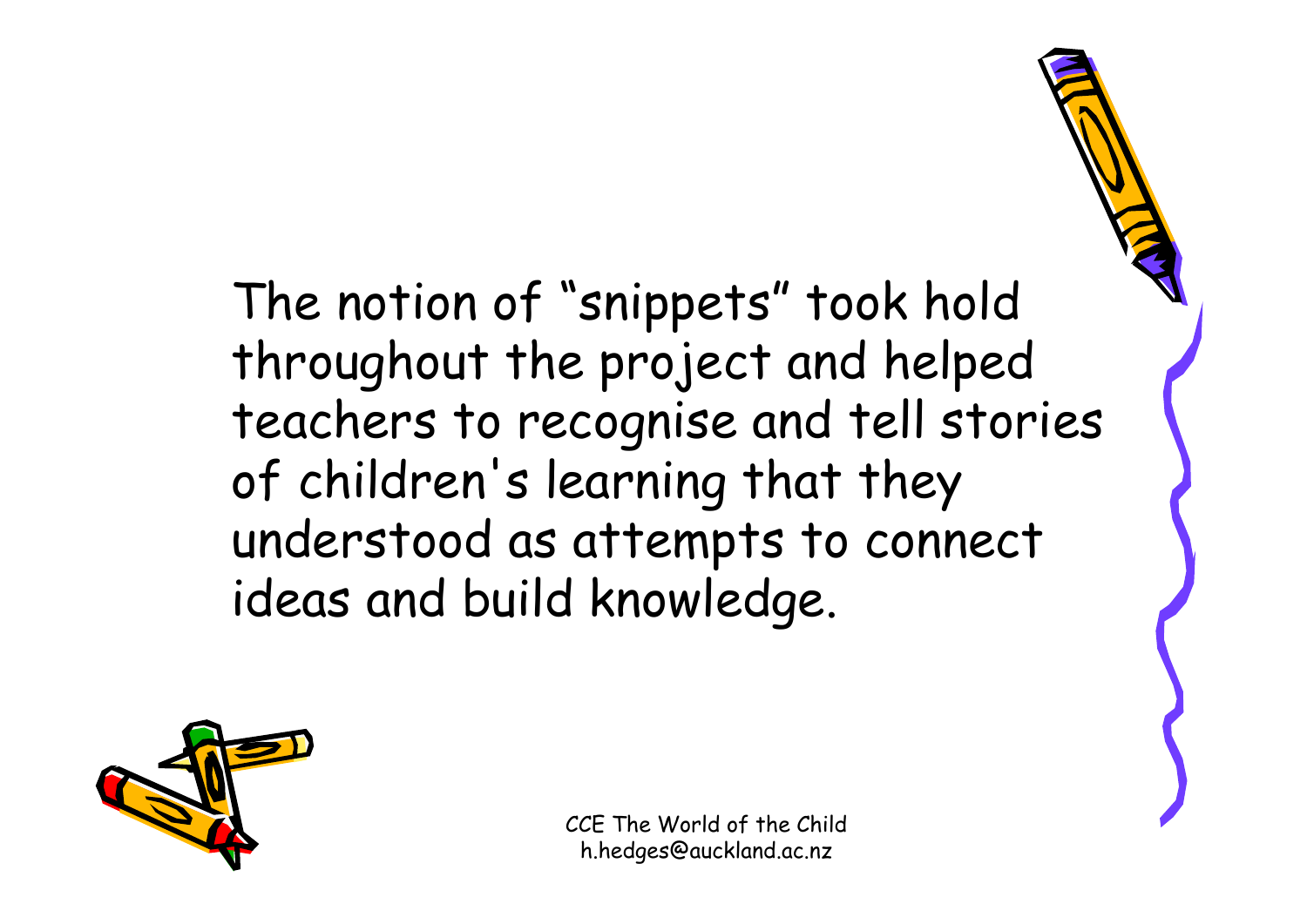#### Laxmi

[The children] had said [the plum] was an apple. …<br>So we went and got a knife, we cut the plum and<br>we found a stone in the middle and then [child] is<br>like to me, "Oh what's inside the stone?" So then I got a hammer and we smashed it and we opened it and we found the little seed and also in the meantime we got an apple from the kitchen and we<br>cut that open and they could see that the plum<br>had a stone and the apple had seeds …. Helen

… What do you think made them think the plum was an apple in the first place?

Laxmi

 $\mathcal{I}$ he colour I think, and the fact that it was on a  $frel.$  (KiNZ/2/17)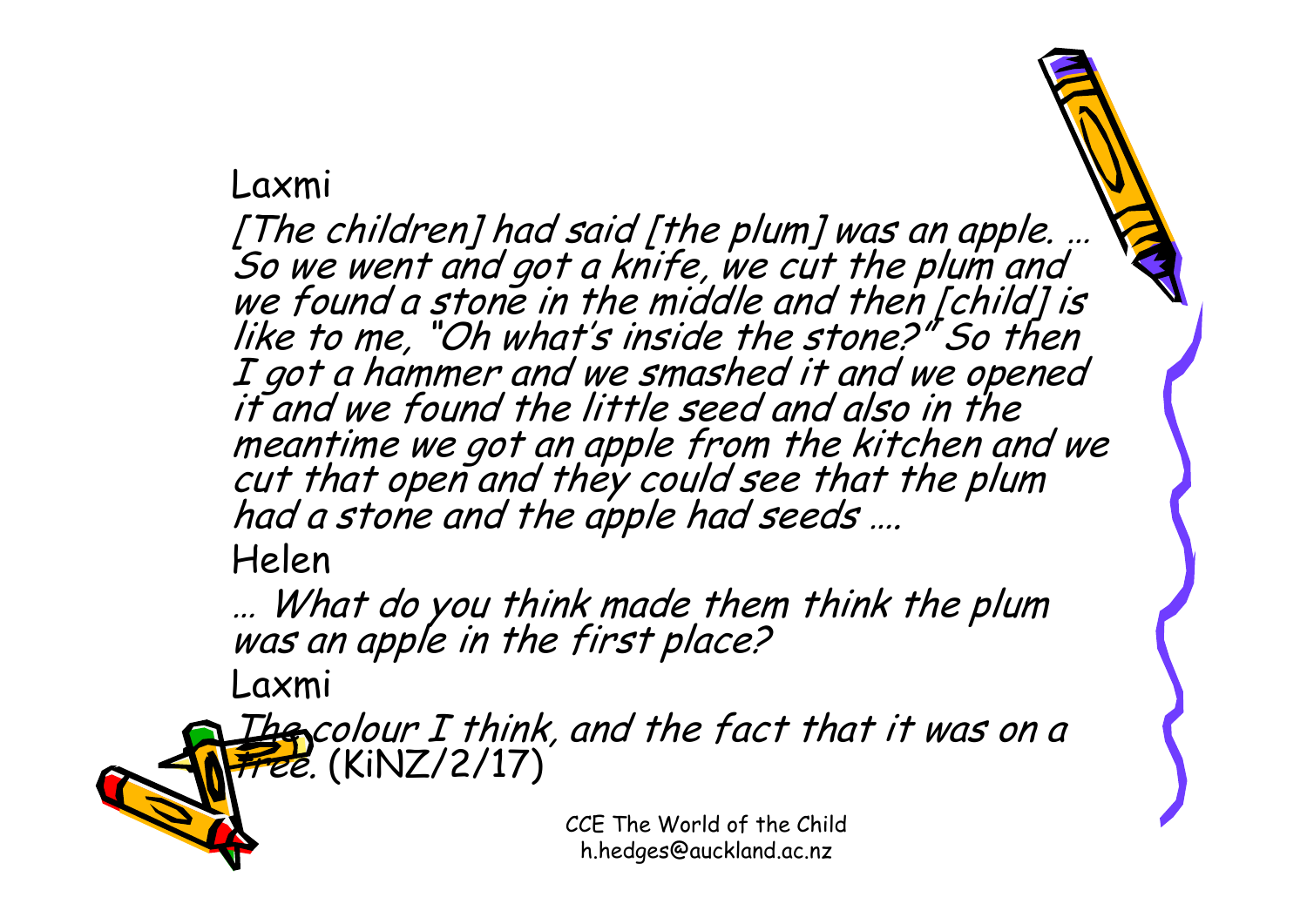Paulette realised that when she had documented children's learning in relation to dispositions such as curiosity, perseverance and friendship, she might also have used the lens of working theories. - the parallel nature of the two outcomes of Te Whāriki

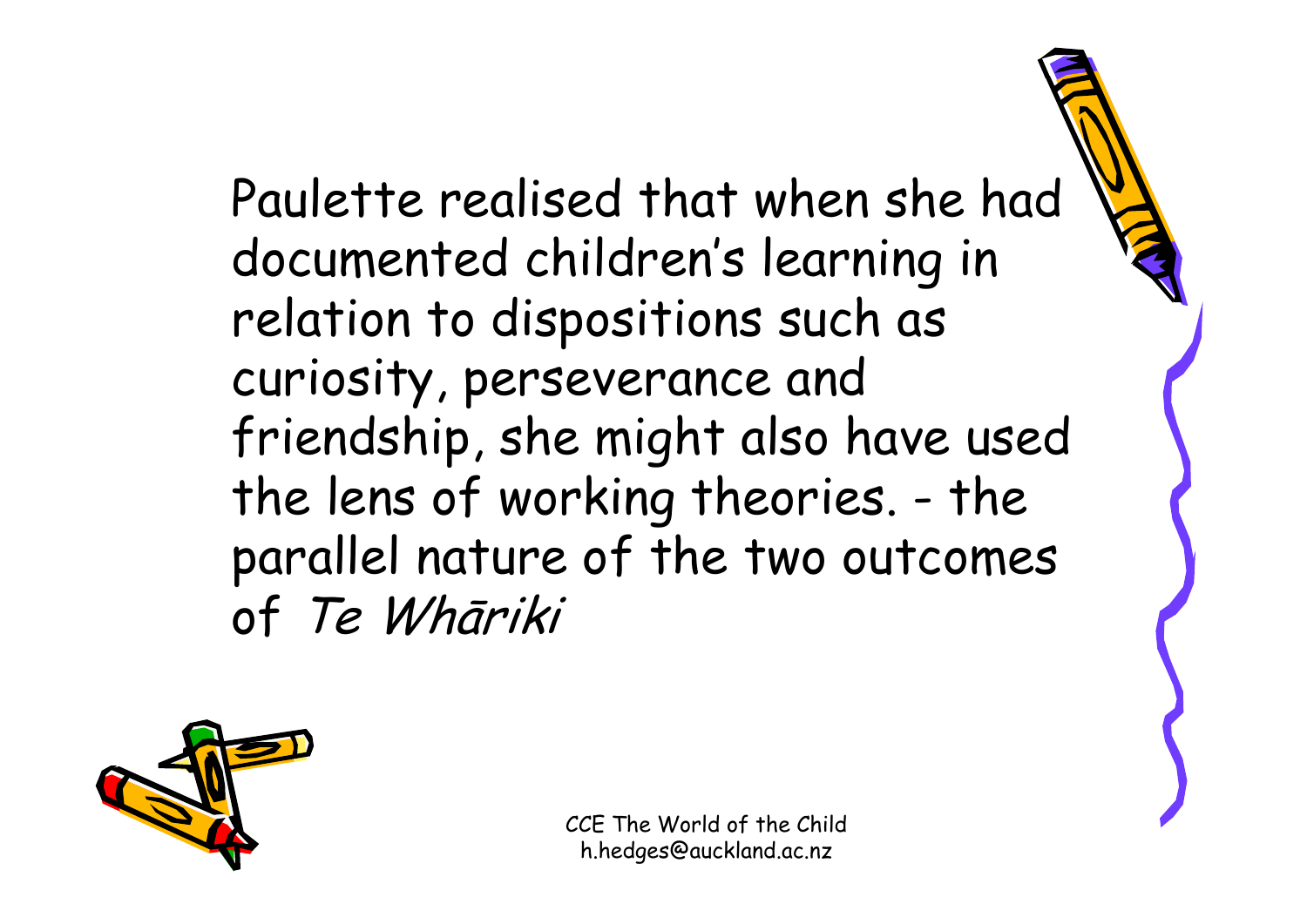Teachers' initial understandings suggest& working theories involved children being curious, wanting to make connections, developing hypotheses, ideas and concepts, and various ideas about children's thinking, reasoning and problem solving. They expressed some difficulties in understanding, labelling and documenting working theories and discussing these with parents.

 first step forward for future research was to develop clearer understandings of **the notion itself**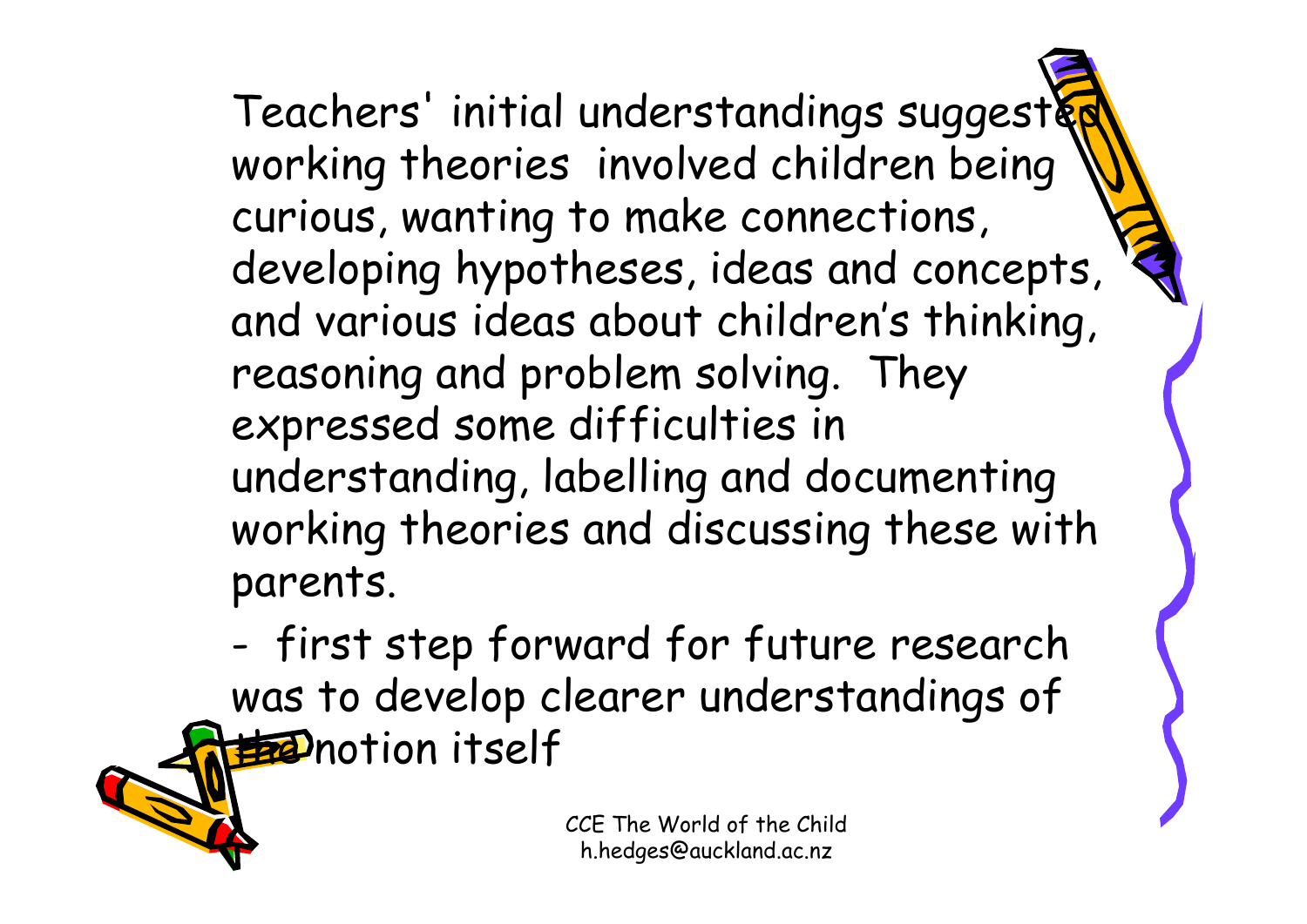#### Current definition for our Teaching and Learning Research Initiative argues Claxton's ideas alone insufficient to understand complexities of working theories. Considers sociocultural theories we consider pertinent to developing understandings of the construct.

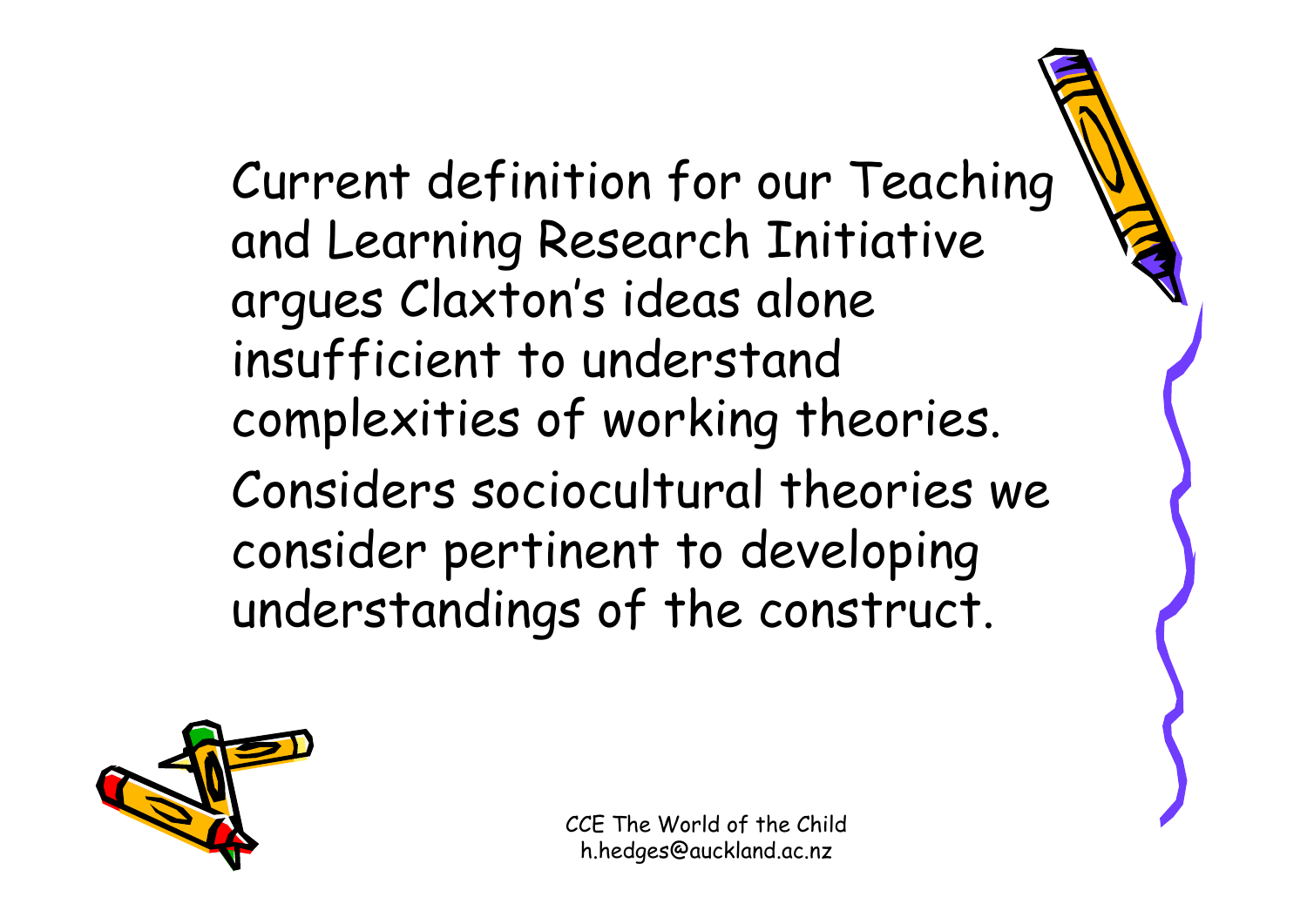# Vygotsky (1978, 1986)

Children's early experiences in families and communities form the foundations for later cognitive development.

"Everyday" and "scientific" understandings

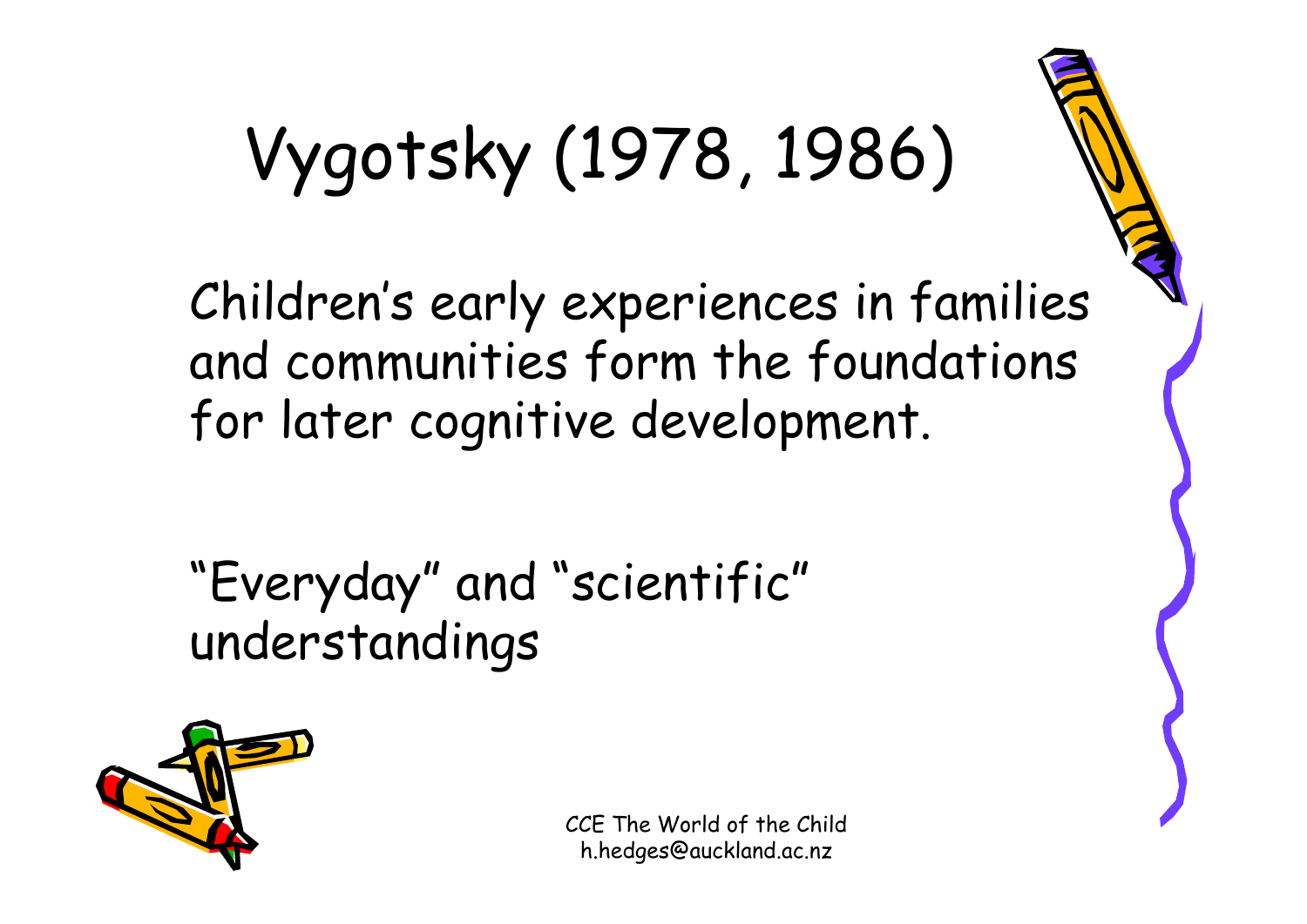### Principle of holism

Rogoff (1990): three human drives: social, intellectual and expressive. Lindfors (1999) suggested three urges combine in inquiry acts: "to connect with others (social), to understand the world (intellectual), to reveal oneself within it (personal)" (p. 46).

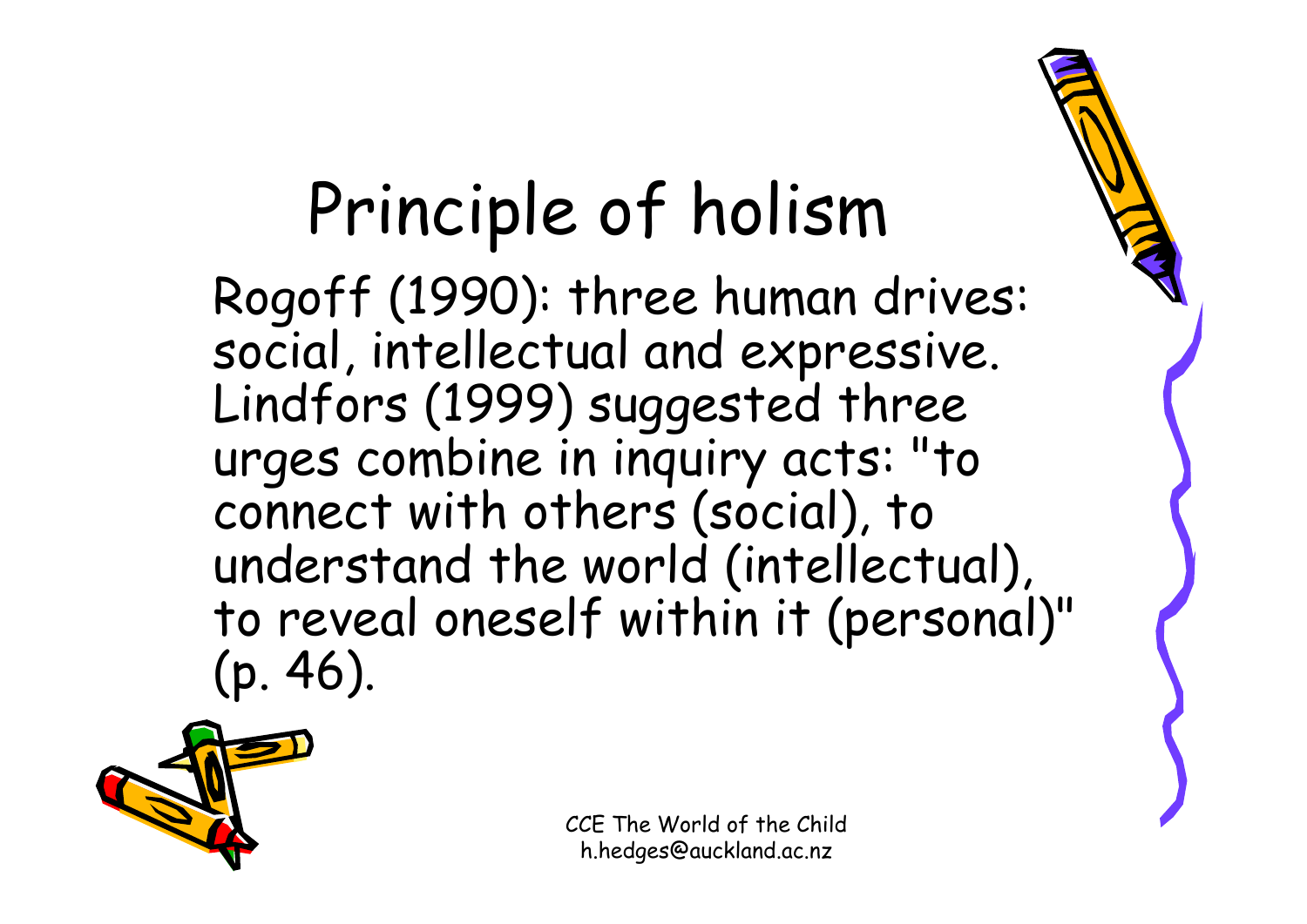# Lindfors (1999)

From birth, children develop the ability to engage others in their "inquiry work" (p. 80) as they attempt to make sense of the world.

Children create intentional dialogue and collaboration with others to aid them as they ponder, theorize, puzzle, imagine, consider and think through their ideas and understandings.

Contrasts the role of teacher-as-transmitter of knowledge or teacher-as-questioner with the potential role of teacher-as-inquirer.

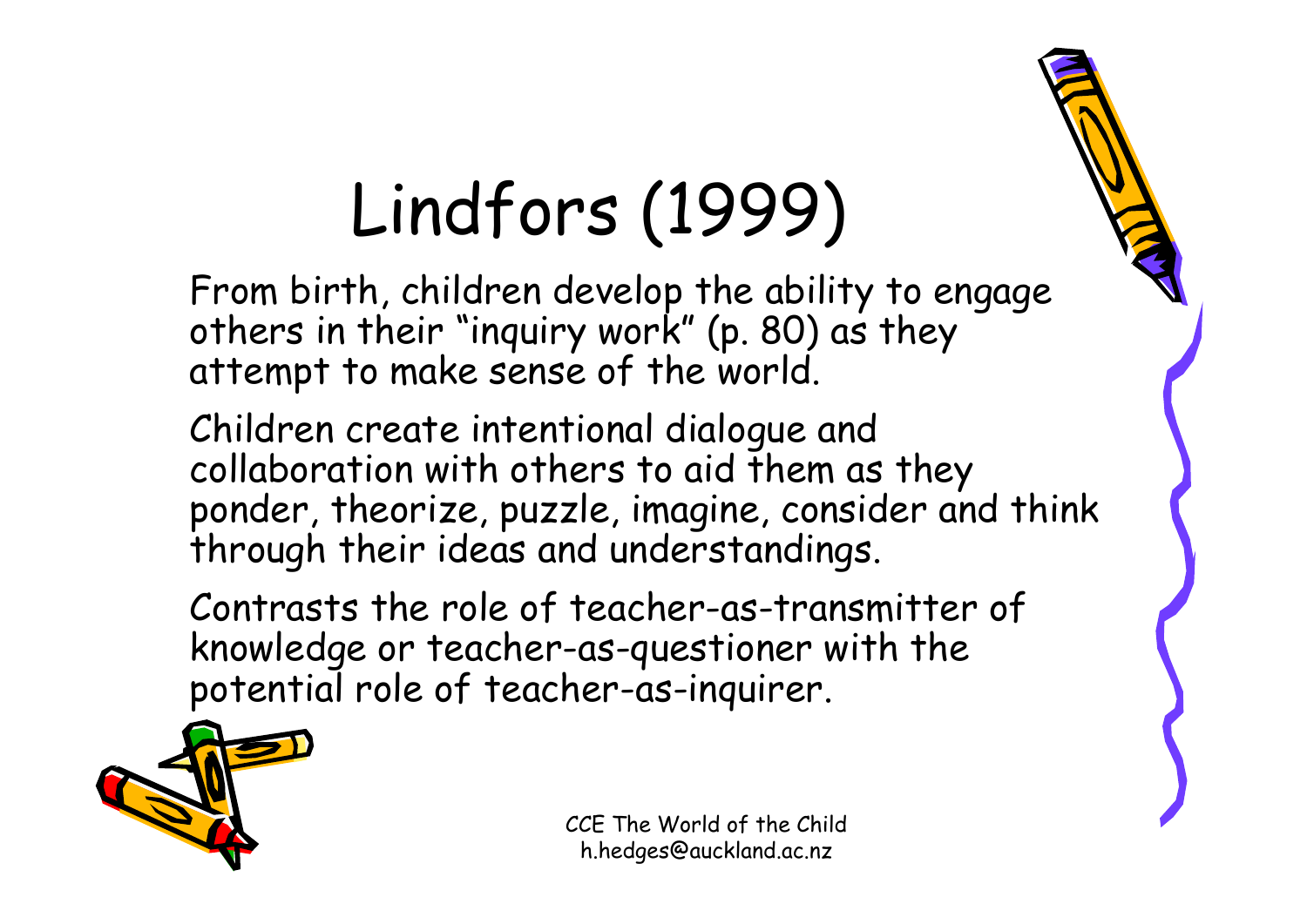### Rogoff, Paradise, Arauz, Correa-Chávez and Angelillo (2003)

Children are highly motivated in their learning by the desire to become active and effective members of families, communities and cultures. They are "born ready to learn the ways of those around them" (p. 67).

Children learn very effectively through "intent participation" actively observing and listening-in as adults carry out everyday tasks and behaviours.

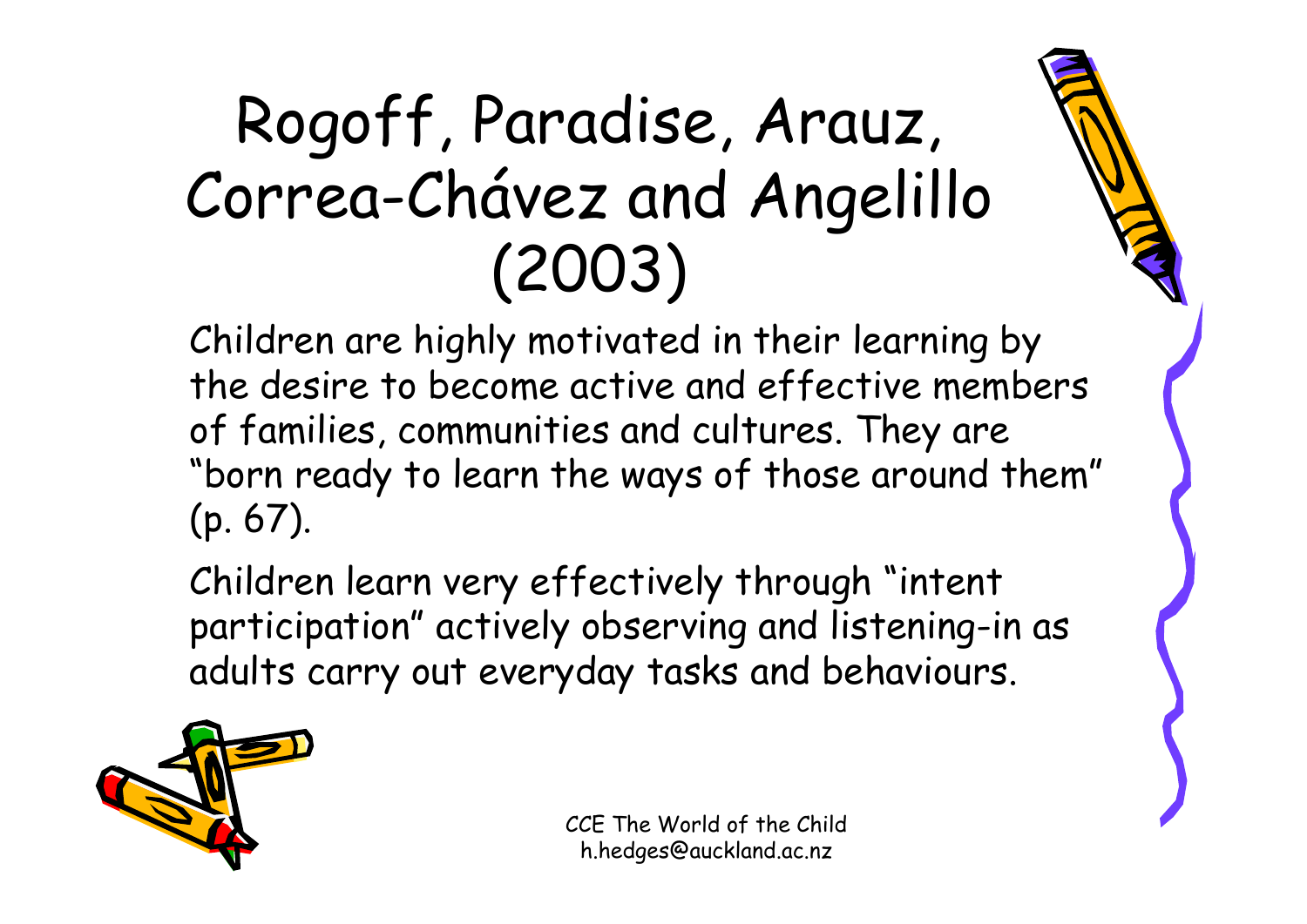# Wells (1999)

Learning is most effective when it engages with the "real questions" that arise when learners are engaging first-hand with topics and problems that are of genuine interest to them.

Community of inquiry: teacher and learners working collaboratively to construct knowledge in a pervasive spirit of inquiry

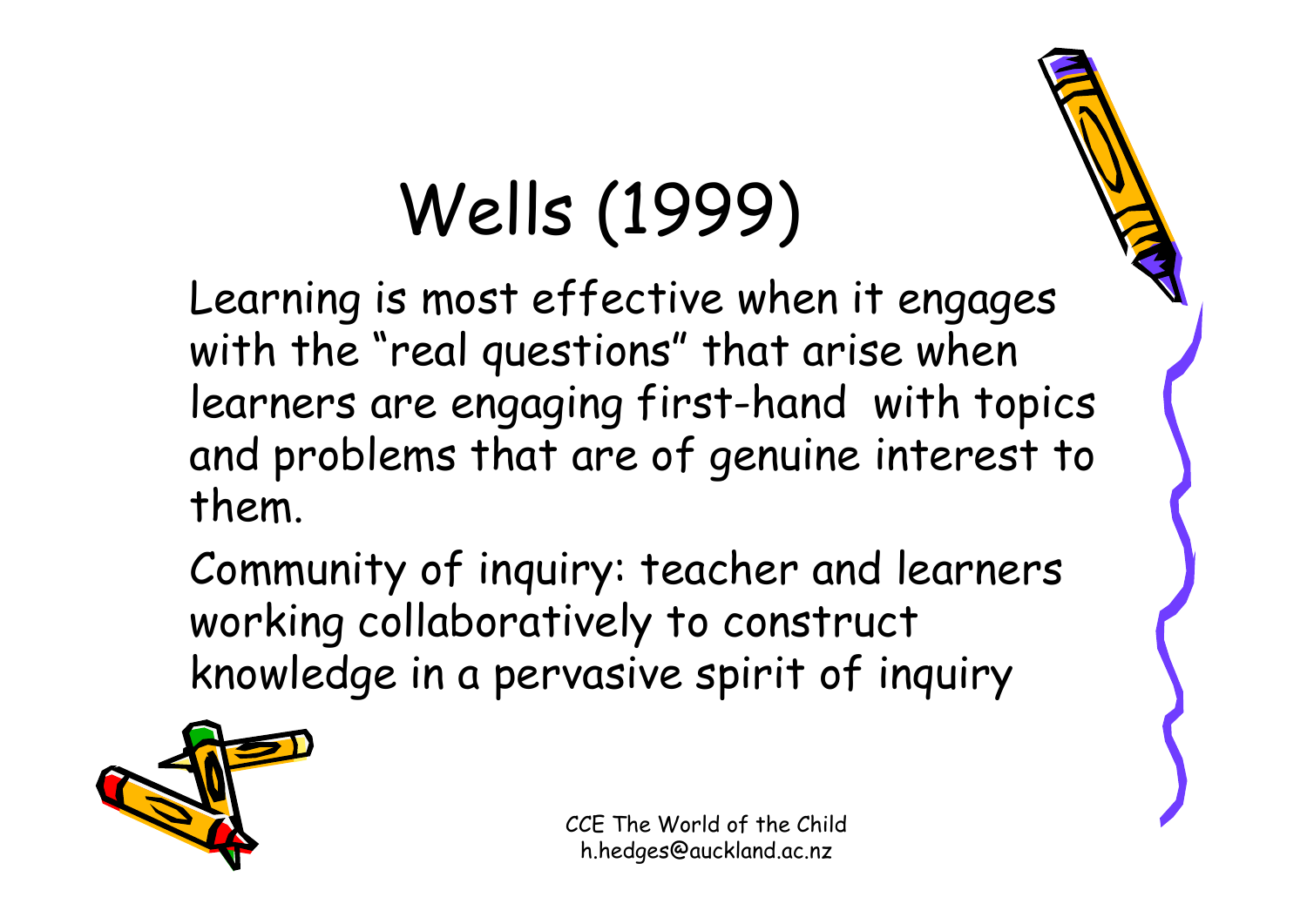### Bereiter (2002)

"Both learning and knowledge building ought to be meaningful" (p. 255)

Educators tend to rely on widely-held "folk theories of mind" (p. ix) that are:

"theories or conceptual frameworks people pick up from popular culture and use in their daily efforts to make sense of events and plan their actions. We ... are apt to go on using them until we get far enough into some endeavour that we need specialised knowledge" (p. 9).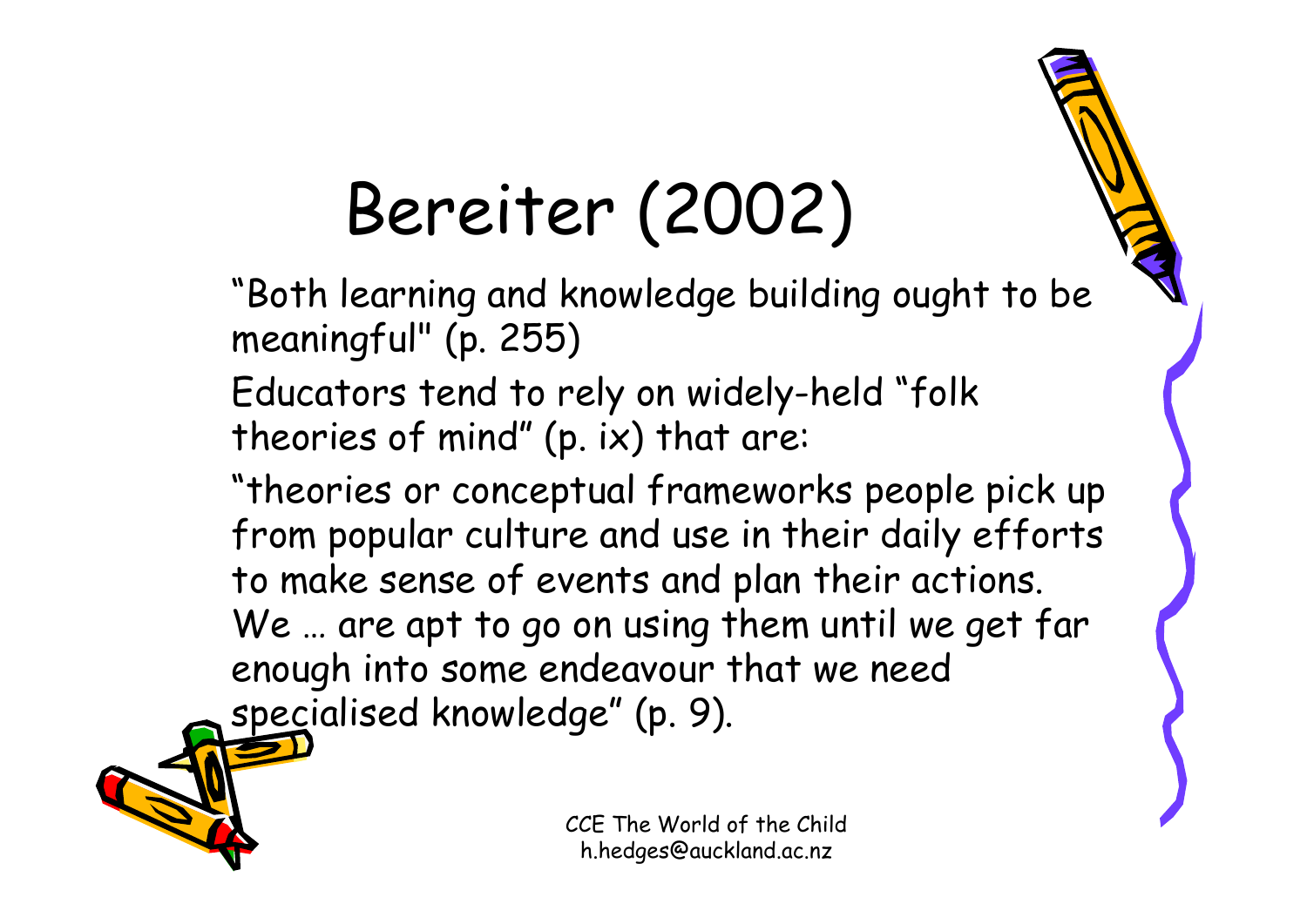## **Towards a definition II…**

Working theories are present from childhood to adulthood. They represent the tentative, evolving ideas and understandings formulated by children (and adults) as they participate in the life of their families, communities and cultures and engage with others to think, ponder, wonder, learn and make sense of the world in order to participate more effectively within it.

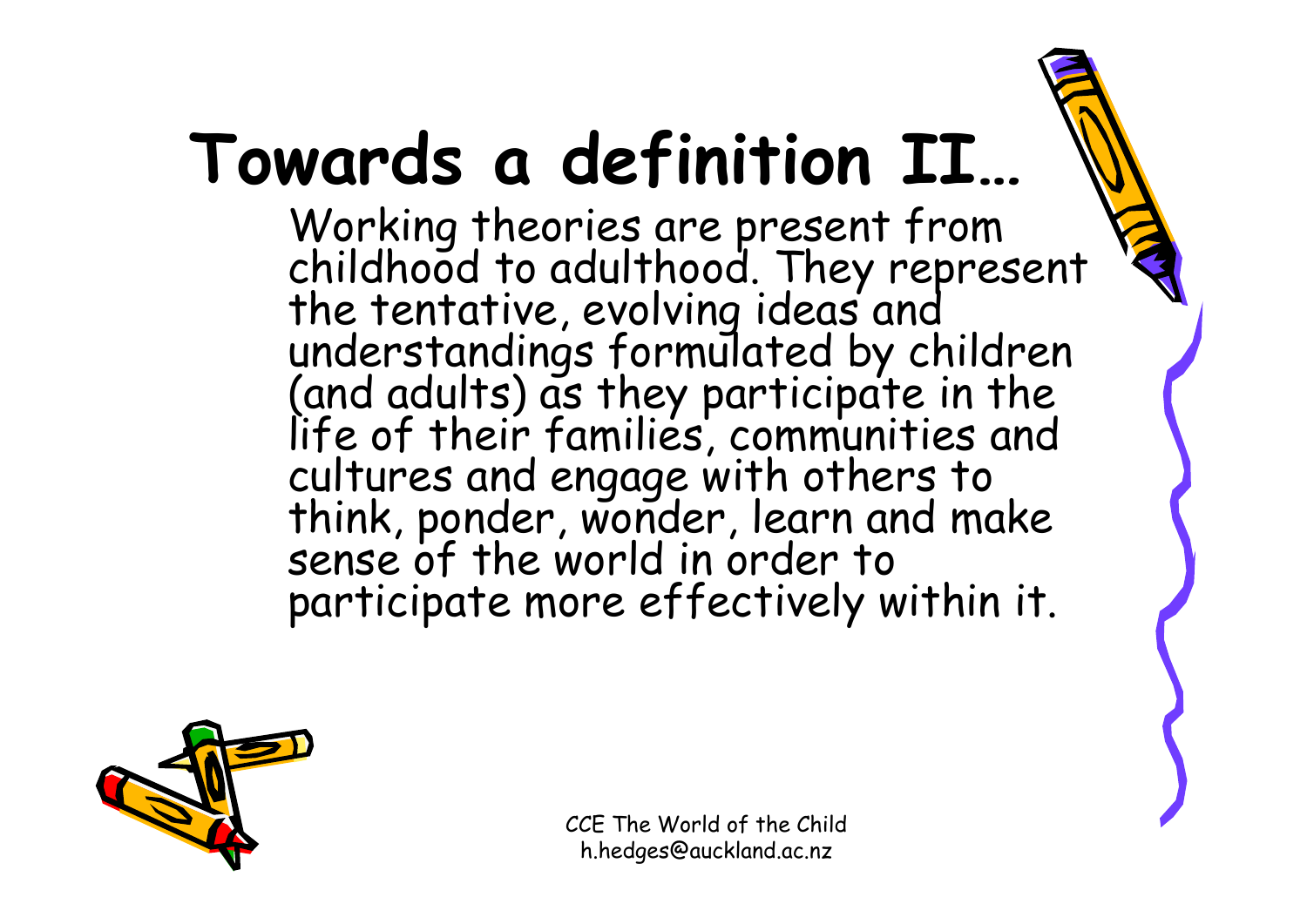Working theories are the result of cognitive inquiry, developed as children theorise about the world and their experiences. They are also the means of further cognitive development, because children are able to use their existing (albeit limited) understandings to create a framework for making sense of new experiences and ideas.

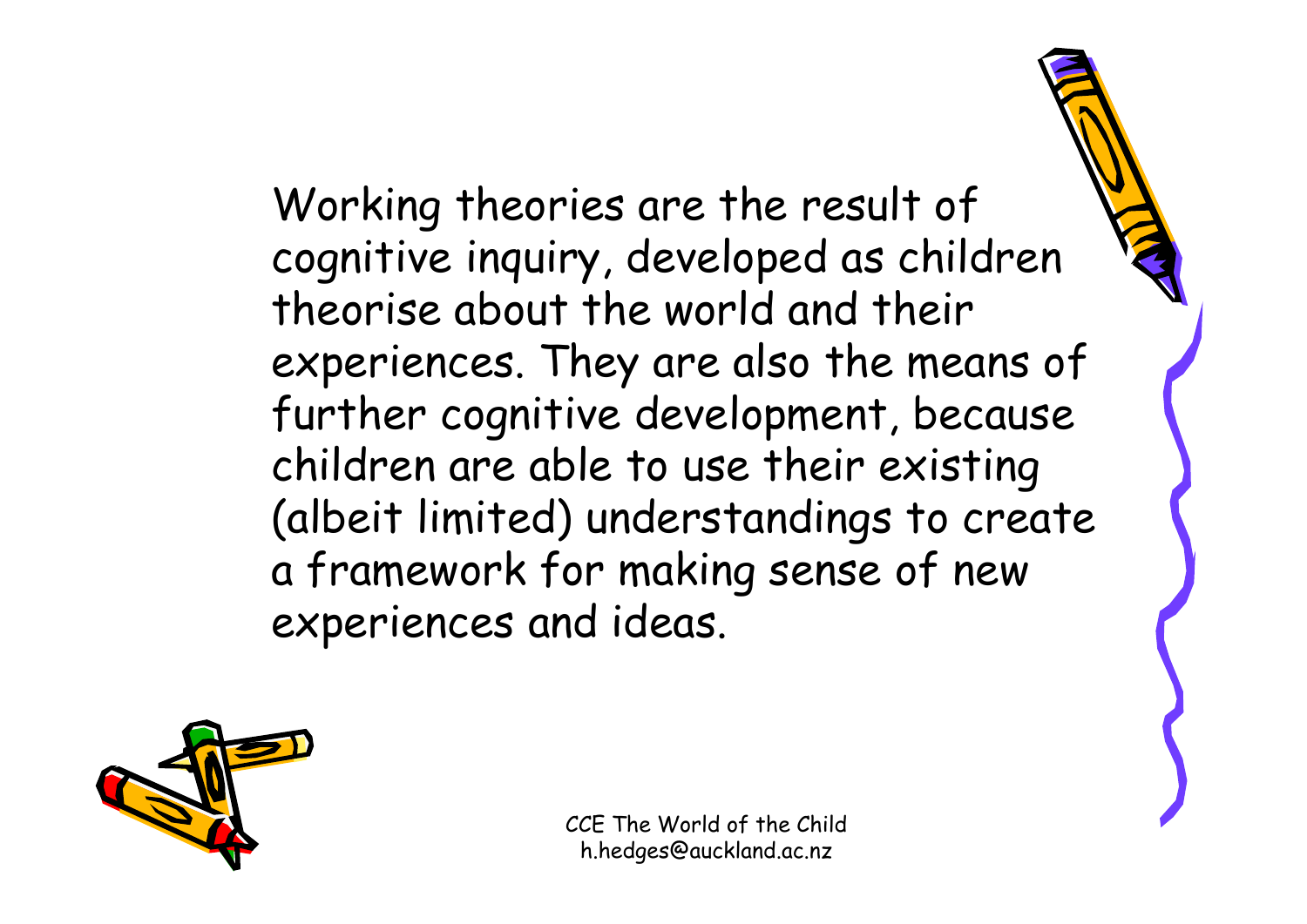Working theories represent the ways in which children process their experiences and ideas into conceptual understandings, and use this creatively, sometimes tentatively and speculatively, to interpret new information, re-interpret older information, and think, reason and problem-solve in wider contexts.

 a strong link to key competency of 'thinking' in the NZ Curriculum

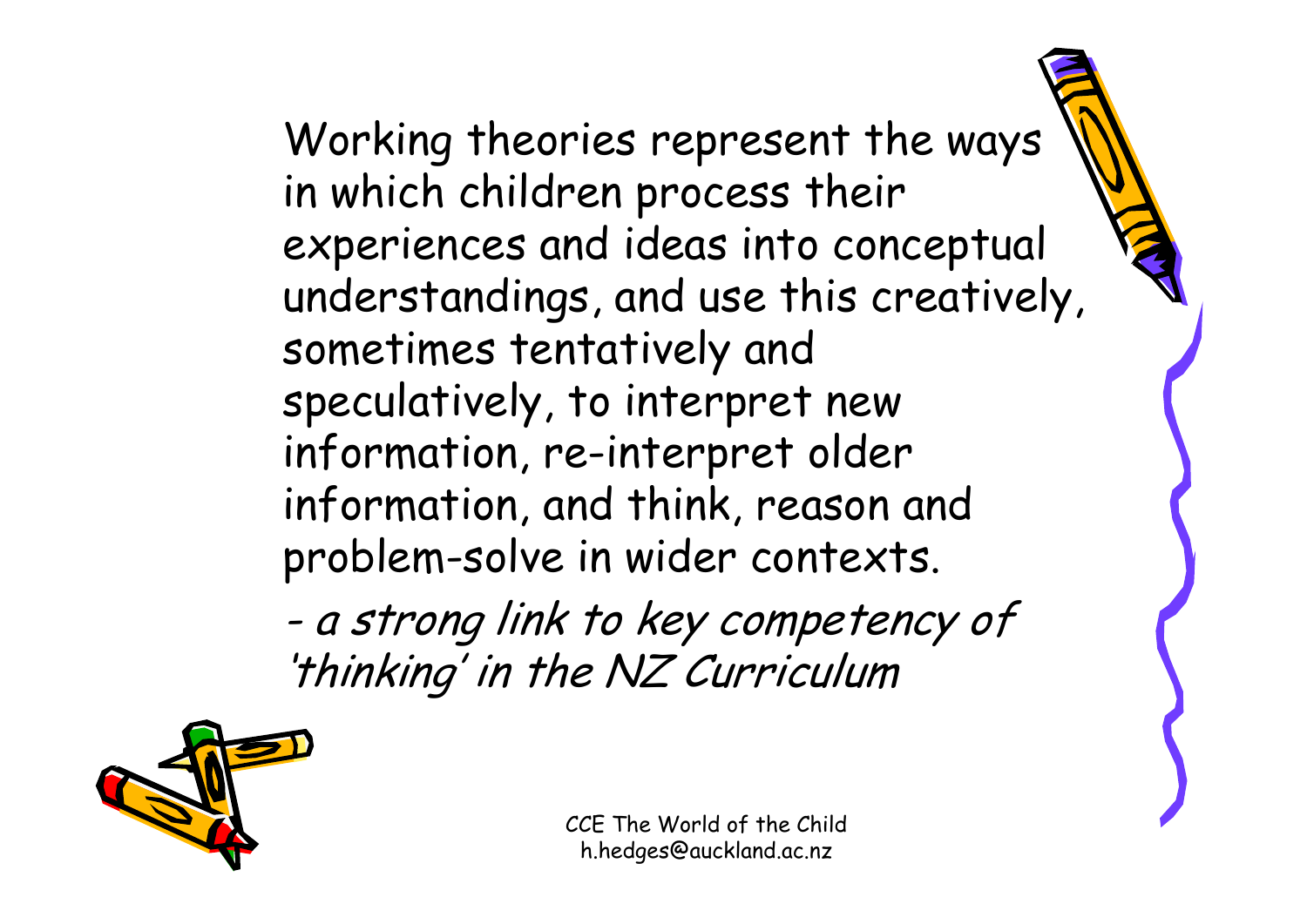#### Analysis and interpretation

Because of the highly subjective nature of interpreting children's behaviour, we therefore made efforts to know children through multiple sources over the period of six weeks, drawing on children's own actions and words, and the knowledge held by the parents and teachers of these children. We first analysed the data in relation to the descriptive statement in Te Whāriki.

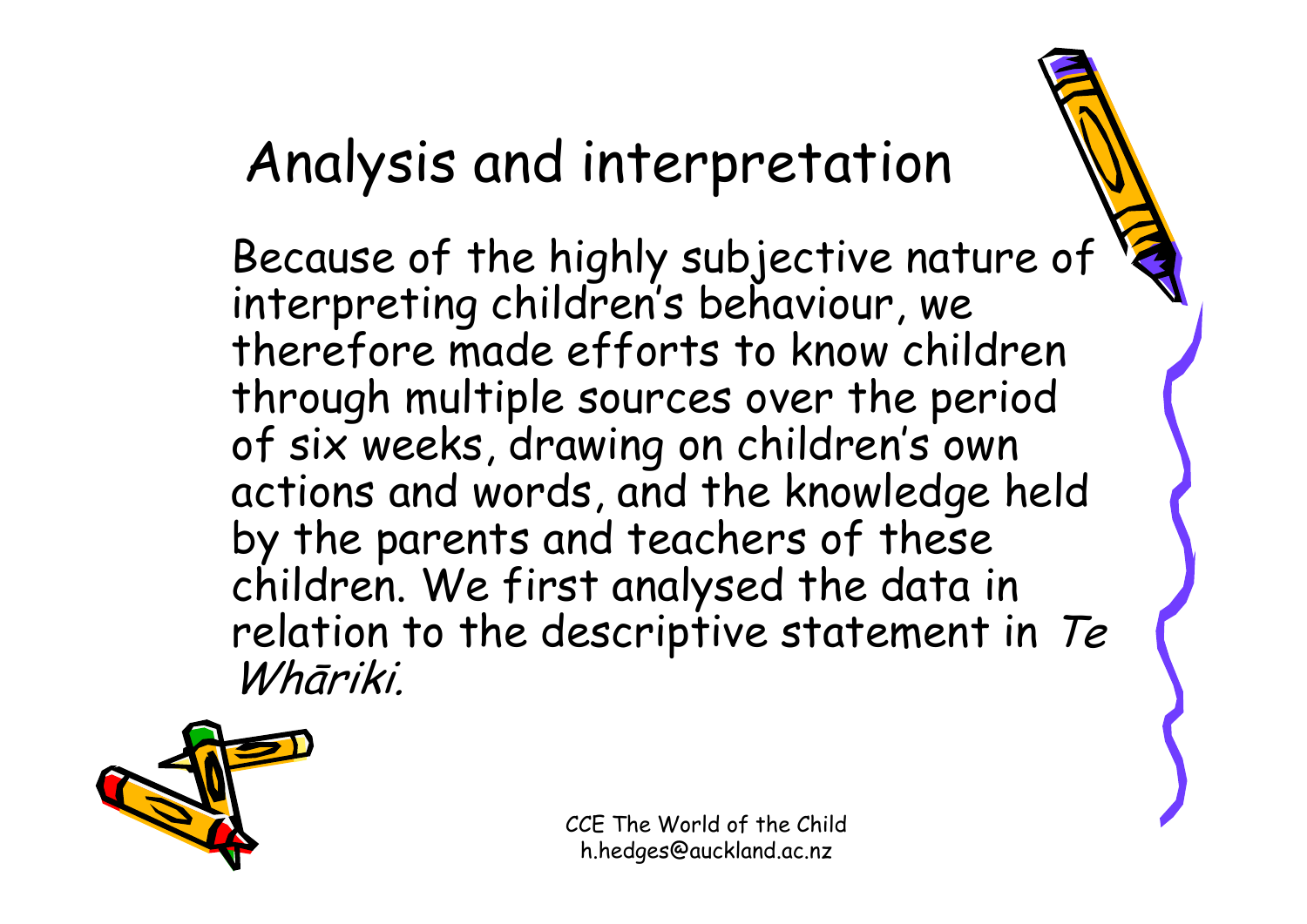#### Key understandings:

(a) Working theories are "increasingly useful for making sense of the world, for giving the child control over what happens, for problem-solving, and for further learning" (MOE, p. 44).

A common field of working theories concerned children's understandings of what it means to be a good friend. For example, when Dihini (4) comforted her friend who had just fallen over, and went with her to find an icepack, she was demonstrating her working theories about how friends look after pach other.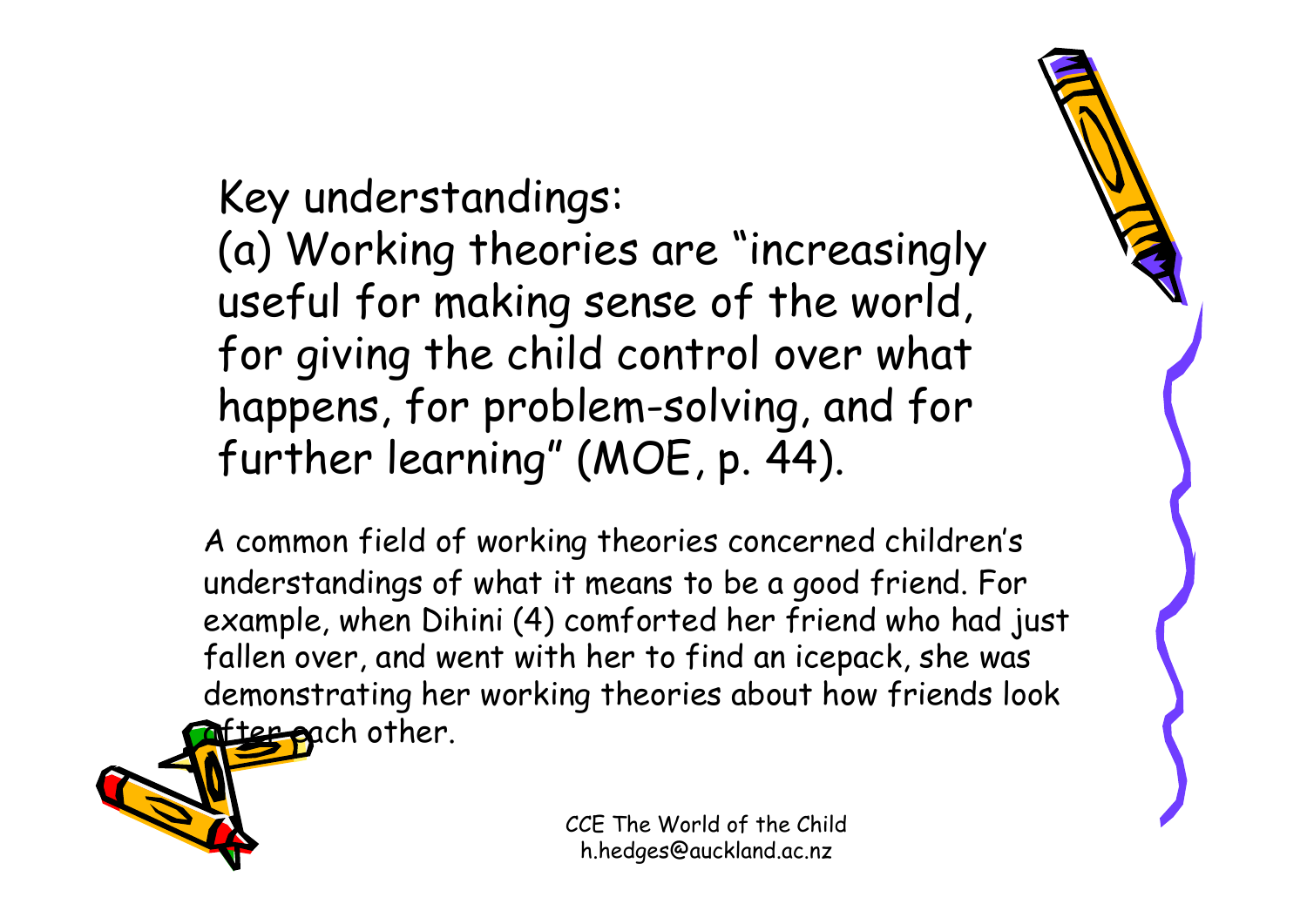(b) Through their interactions with others and as they participate in family, community and cultural life, children build up a wealth of experiences and understandings.

This connection between family experiences and the development of working theories could be seen when several children in the research project set up a pretend McDonalds drive-through, playing out the various processes and roles involved. They prompted and directed each other and improvised based on what they had observed during their own visits to McDonalds. Deanne (4) explained: "These are the packets. The food comes down chutes and we put it **Ette** packets."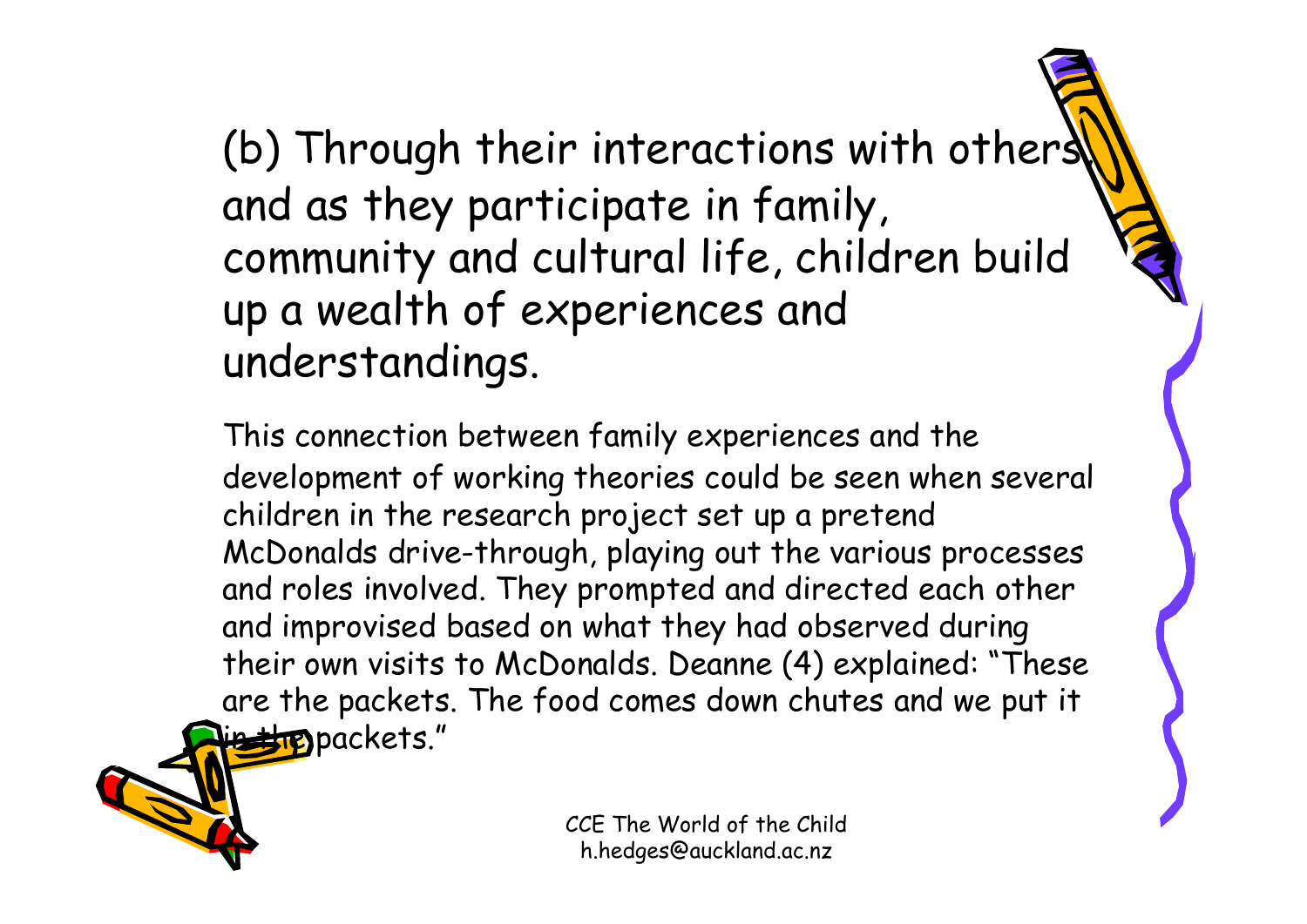(c) Children's working theories are under \\<br>constant revision, modified and refined on the basis of new experiences and new<br>thinking, and through their engagement<br>with others.

Many children were engaged in developing working theories<br>about identity based on gender differences. Some children<br>had very strong ideas about appropriate behaviour for boys<br>or girls. Isabella (4), for instance, was adama

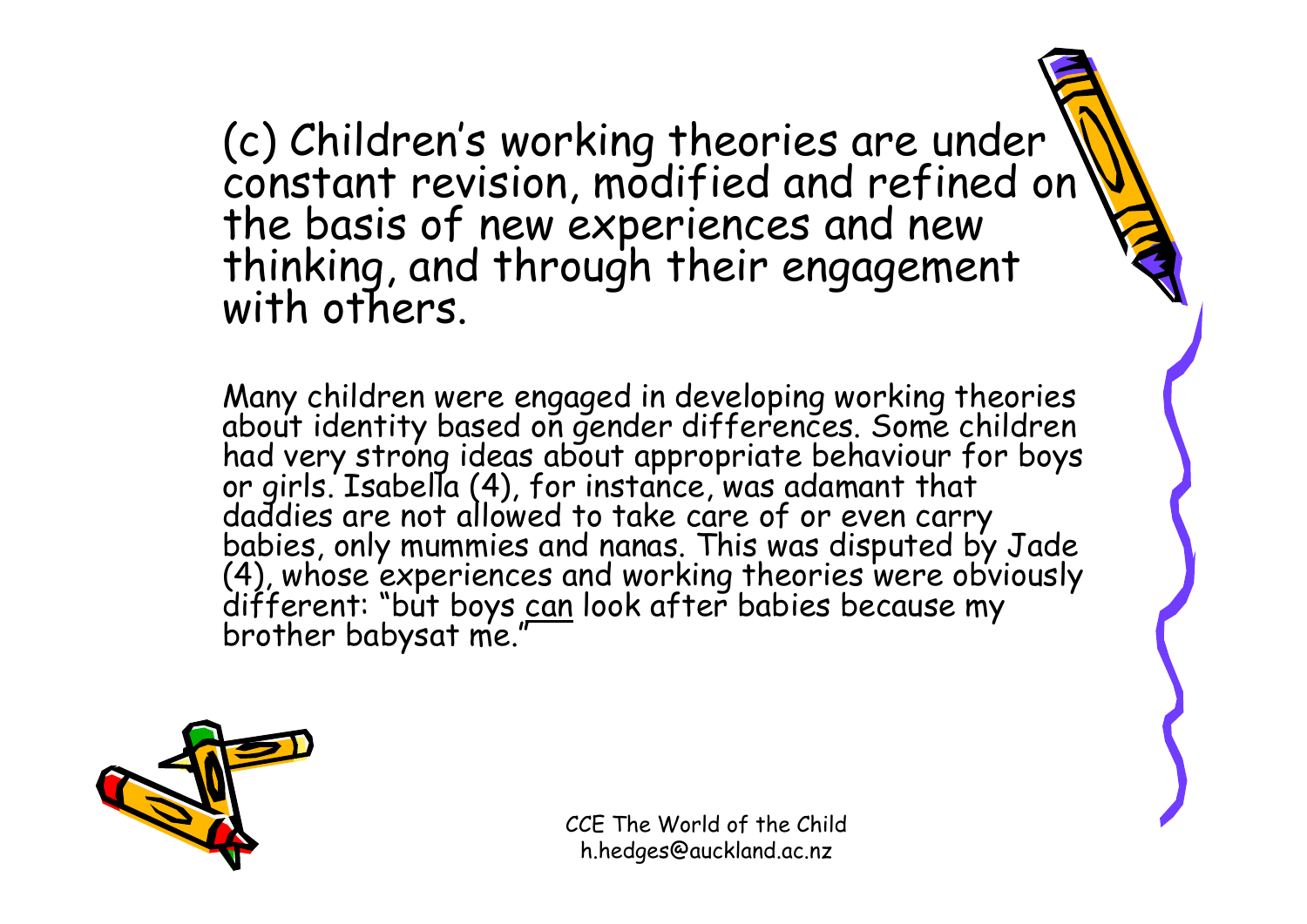Likewise, we can see working theories on friendships evident in this conversation between three young boys:

Brooklyn: "Everyone is my friend."

Keegan: "Everyone is my friend"

Oscar: "Everyone is my friend"

Brooklyn: "No, they are my friend, because I have a mean-as racing car."

Oscar: "Well I have a big transformer"

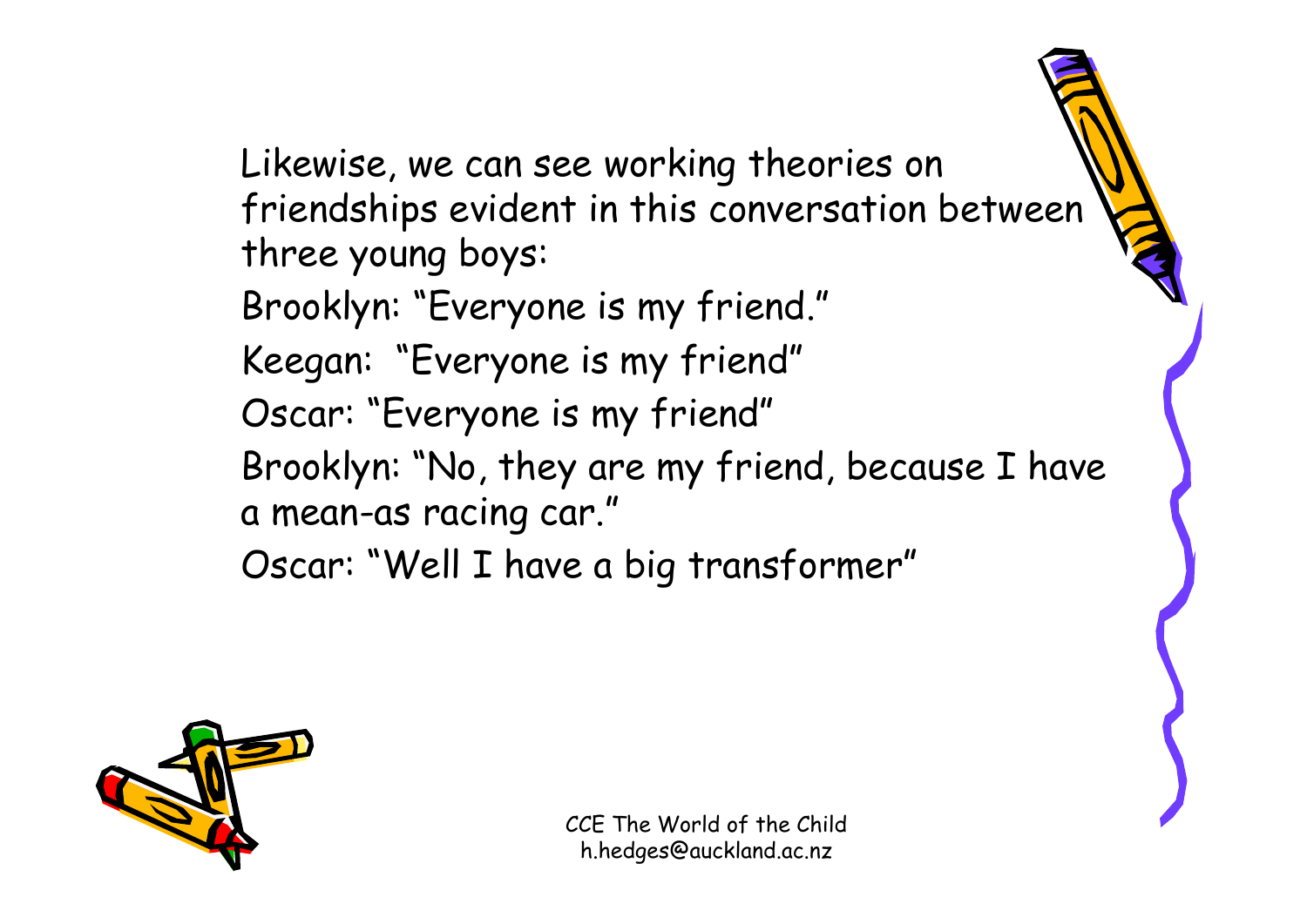#### (d) Working theories are driven by intellectual curiosity.

Lionel (4) displayed this curiosity when he spotted an envelope on the floor and connected this to what he had noticed at home: "This is for writing letters… I see Mummy and Daddy get letters like this…"

There is a strong interplay between working theories and dispositions such as curiosity, as each drives the development of the other.

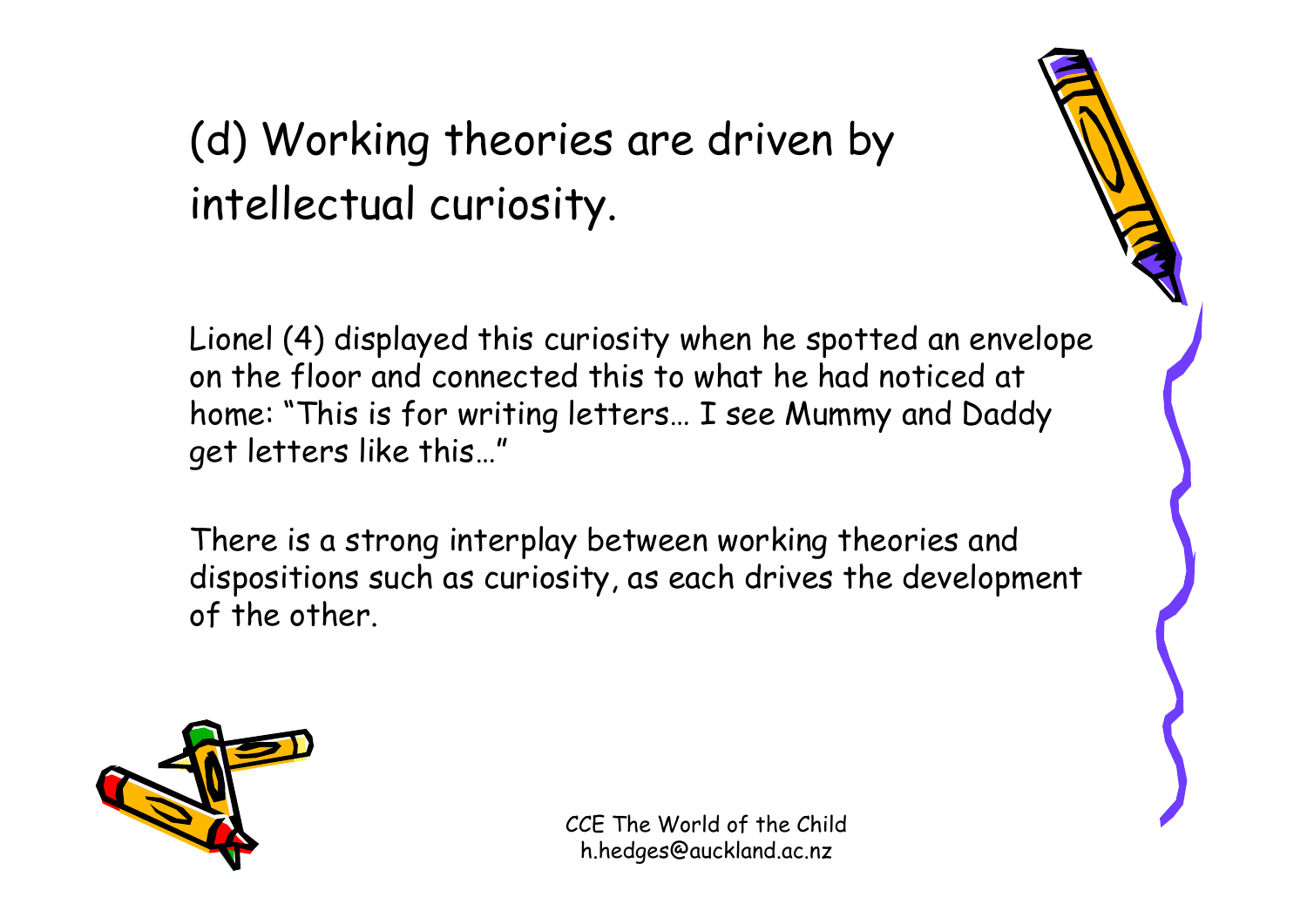#### (e) Working theories are motivated by children's desire to understand and make sense of the world and to become active participants in the daily life of their family, community and culture.

Isabella (4) has developed complex working theories about how to make dumplings – and about their significance to her family and cultural identity. She often made playdough dumplings and was able to explain all the ingredients and steps involved, based on her experience making them at home with her mother and grandmother: "All of my family know how to make them but the other children at Small Kauri and their mums don't know how to make them. Just my **Family."**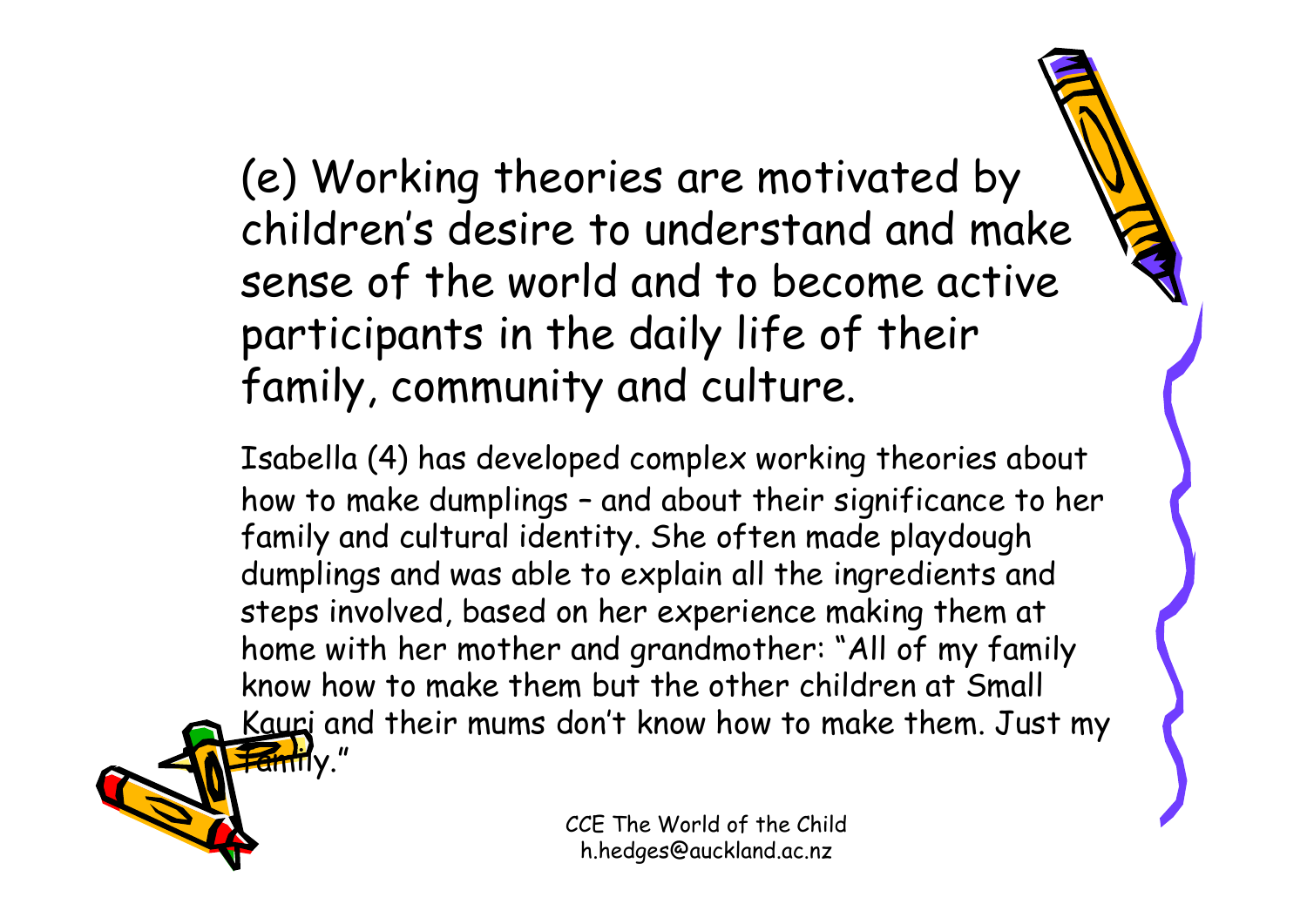# Pedagogical dilemmas:

Teachers noted that sometimes children's working theories could be "outrageous" or "totally ridiculous but great to hear" (Hedges, 2011).

Anna … the other day in the sandpit someone said oh the volcano that we made is milk and we're giving the milk to our cow and … it can't make its own and it needs to feed its babies so they'd just taken two different things and linked them together and that was their knowledge of the world. It doesn't have to be right, it's just piecing together all the parts I guess and working it out. (KiNZ/1/10)

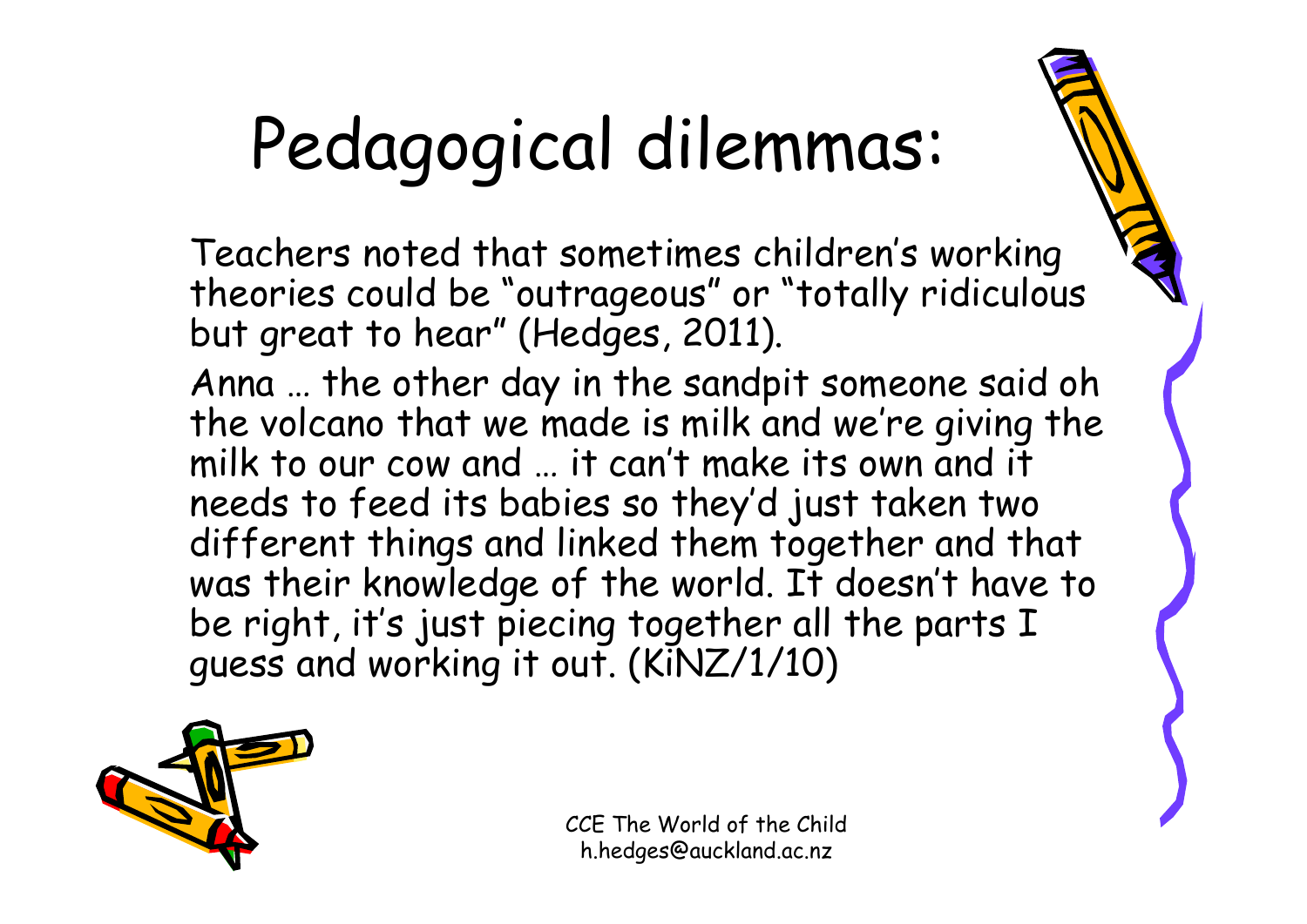### Radical-local teaching and learning

Chaiklin and Hedegaard's (2009) concept of "radical-local" teaching and learning to emphasise combining intellectual concepts with the local content and conditions in children's families, communities and cultures.

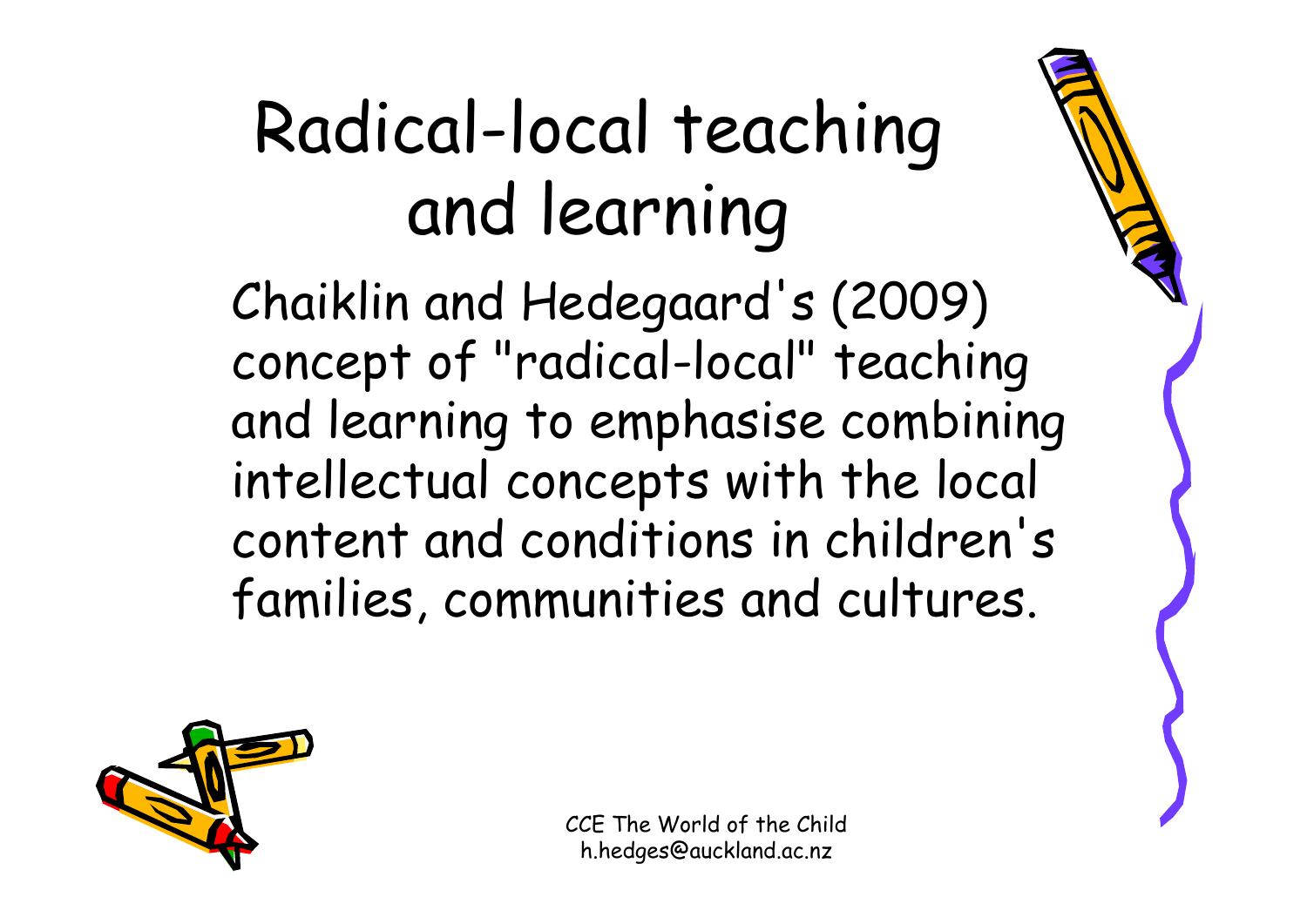Teachers discussed the dilemma that can occur over whether or not to "correct" a child's inaccurate ideas and understandings – and whether parents will be critical if teachers accept flawed ideas without correction.

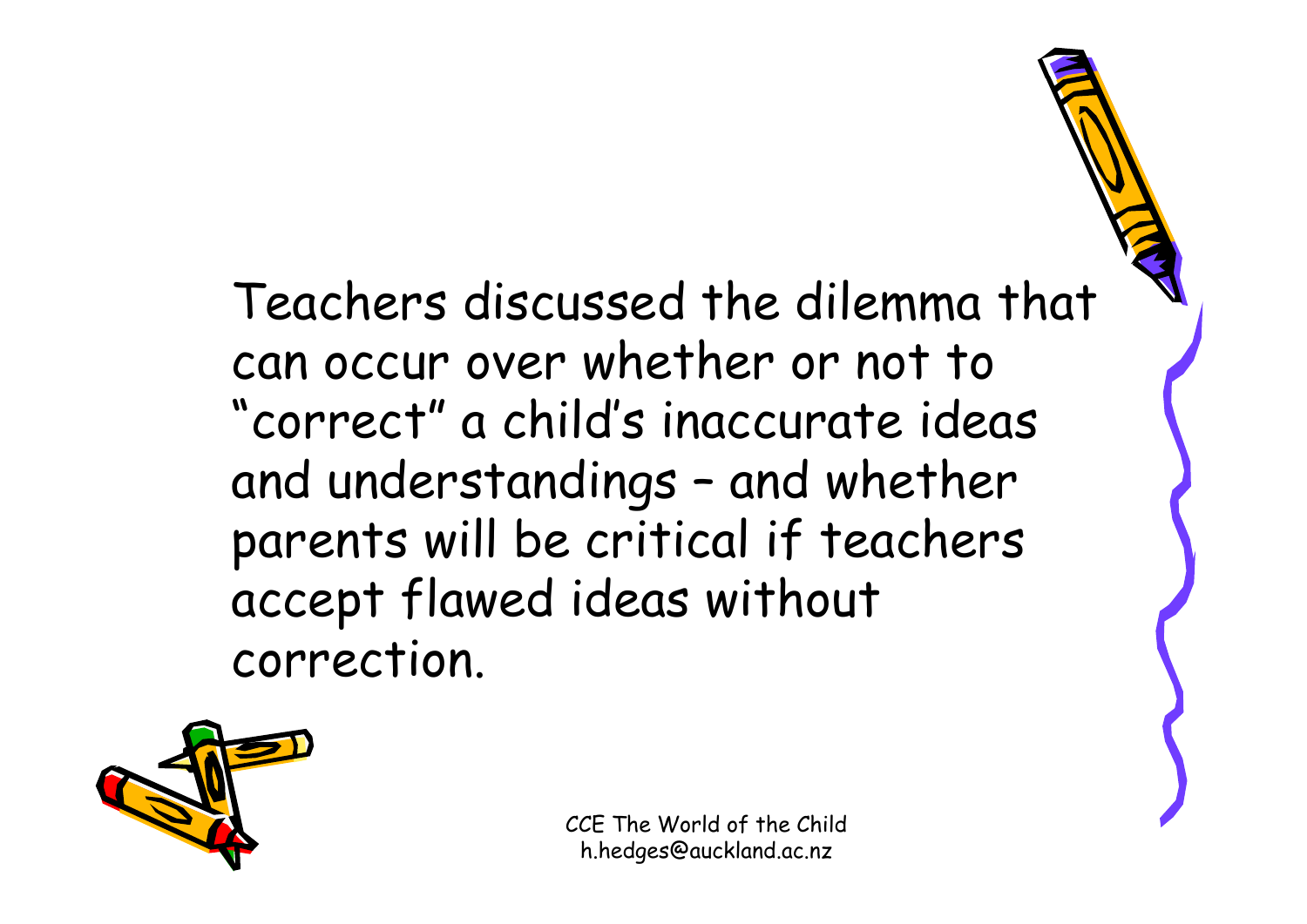#### Daniel

I think as a teaching profession we need to know that you can identify a working theory, write a learning story about it and the working theory can be completely wrong [conceptually] but you can feel comfortable. … [Name] was trying to work out about her ears and why they were stiff and she ended up saying they had bones in them and I left it at that actually and I didn't start talking about cartilage. … I wouldn't want to write that because I would see that as a slight on me that the parents would think "You're not doing your job. You haven't taught them the right way." (SK1//20-21)

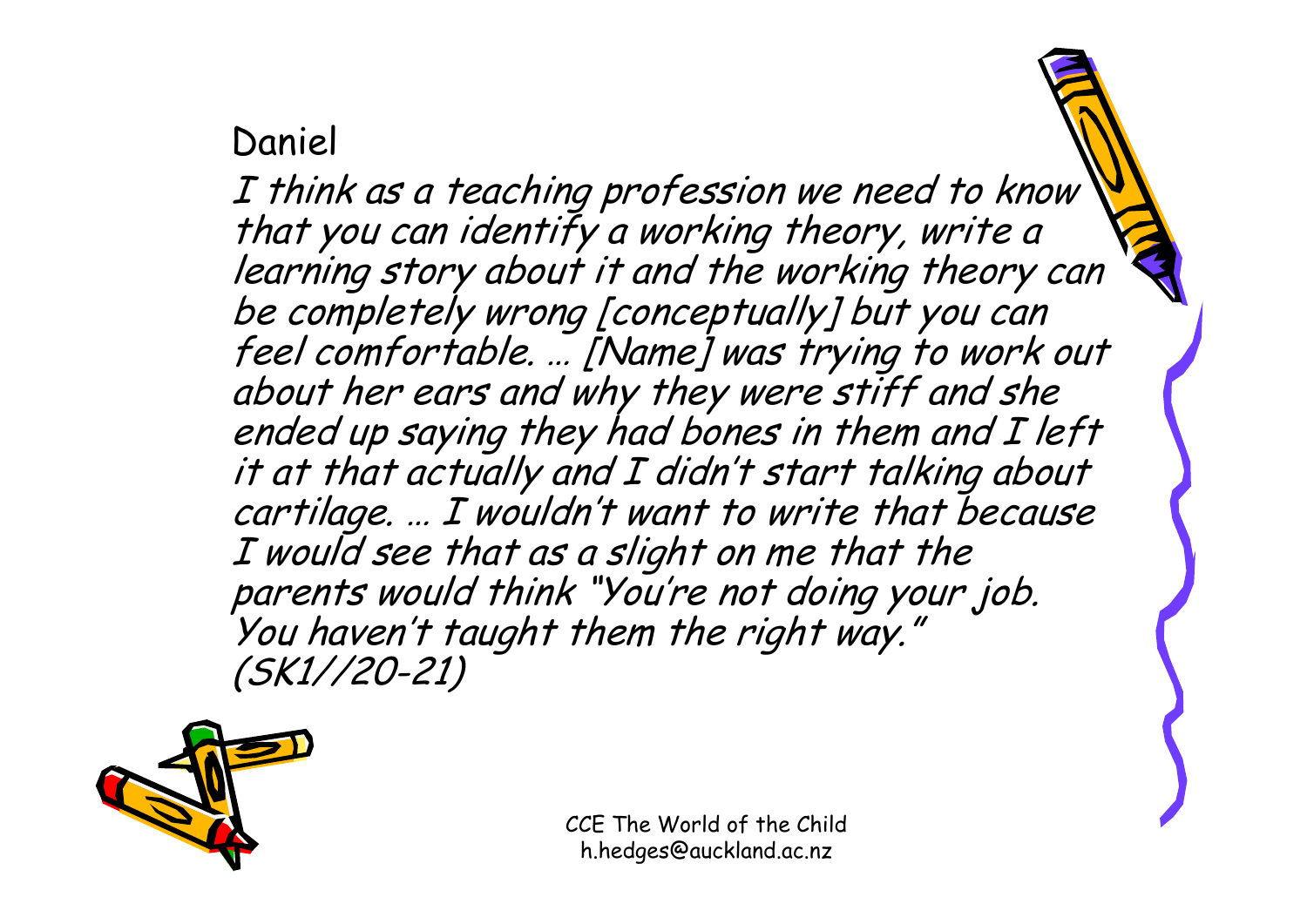Pedagogical implications With increased understanding of the concept of working theories, teachers may be more easily able to notice, recognise and respond meaningfully as children think, learn, wonder and make sense of the world around them through working theories that explore their fundamental inquiries. They may also be able to explain children's thinking  $\sigma$  parents/grandparents.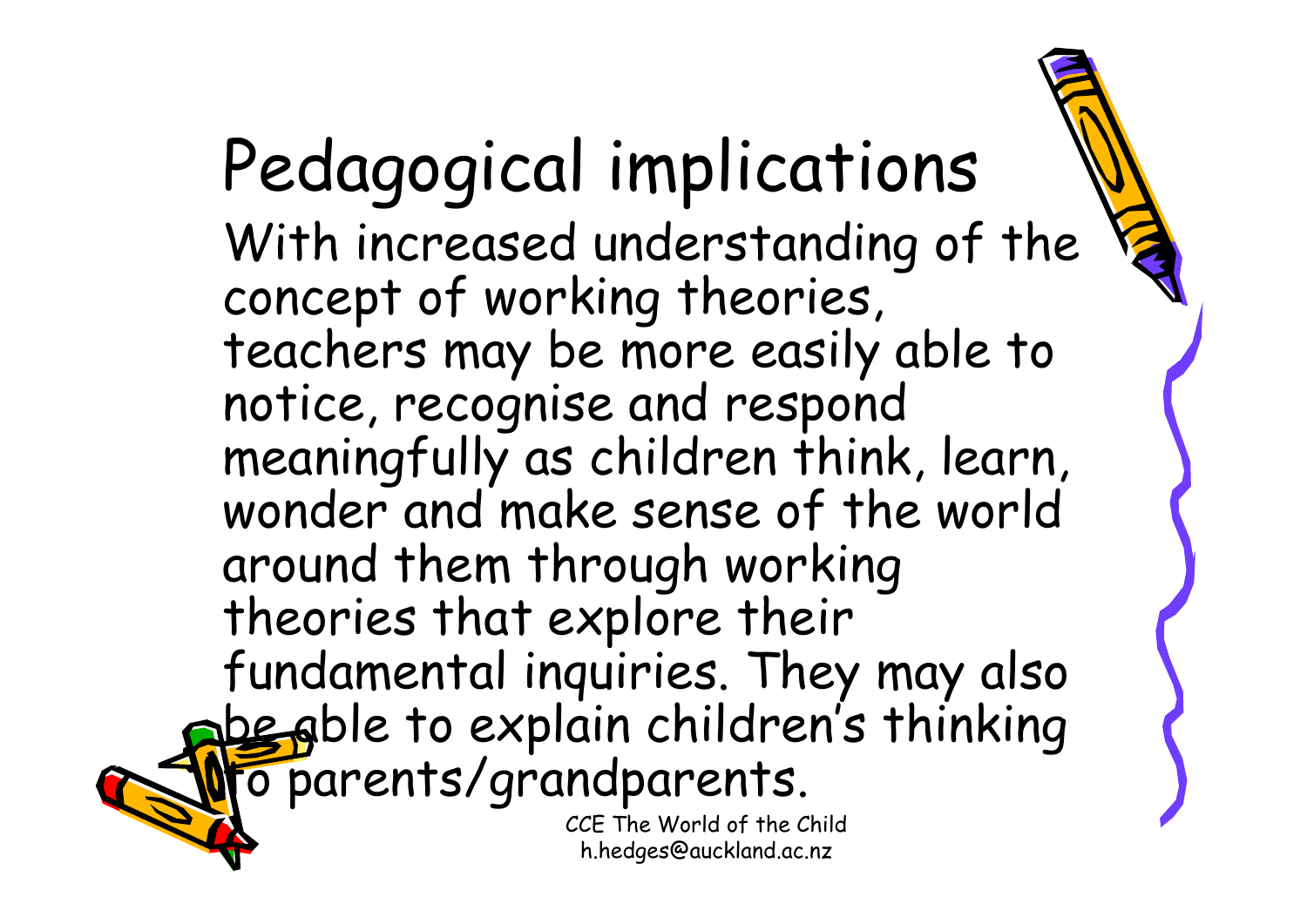#### **Project team Teaching and Learning Research Initiative 2012-2013**

Helen Hedges (Principal Investigator) Maria Cooper (co-investigator) Daniel Lovatt and Trish Murphy (teacher- researchers at Small Kauri ECE Centre) Kirsten Owen and Lindy (teacher- researchers at KiNZ Myers Park) Susan Batchelar (project manager) Sarah Jones (research assistant)

- See http://www.tlri.org.nz/tlrires[earch/research-progress/ece-](http://www.tlri.org.nz/tlri-research/research-progress/ece-sector/inquiring-minds-meaningful-responses-children%E2%80%99s-interests)<br>[sector/inquiring-minds-meaningful](http://www.tlri.org.nz/tlri-research/research-progress/ece-sector/inquiring-minds-meaningful-responses-children%E2%80%99s-interests) responses-c[hildren%E2%80%99s-](http://www.tlri.org.nz/tlri-research/research-progress/ece-sector/inquiring-minds-meaningful-responses-children%E2%80%99s-interests)<br>[interests](http://www.tlri.org.nz/tlri-research/research-progress/ece-sector/inquiring-minds-meaningful-responses-children%E2%80%99s-interests)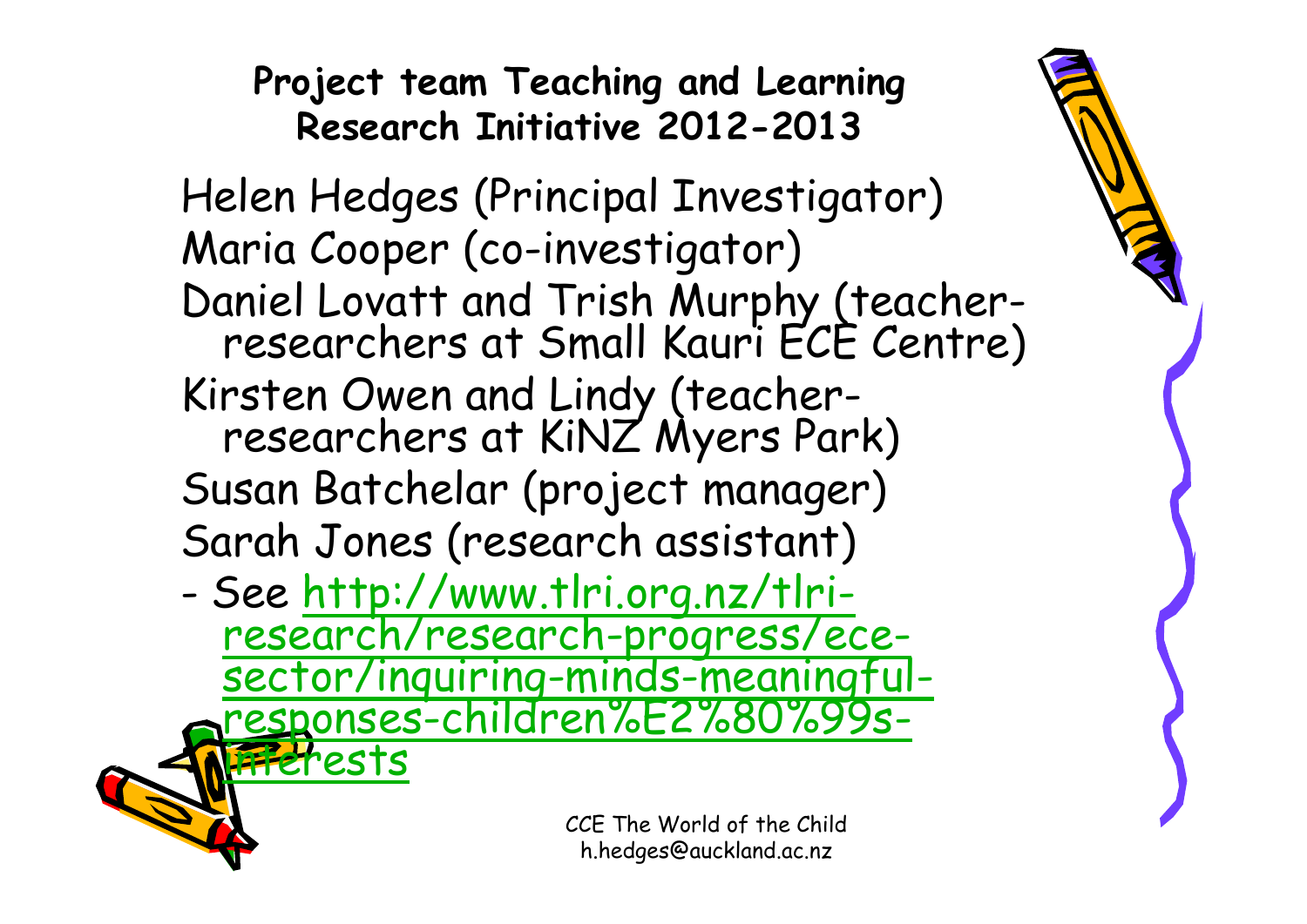### TLRI

Title: Inquiring minds, meaningful responses: Children's interests, inquiries and working theories.

Research questions:

What is the nature and content of infants', toddlers' and young children's inquiries and working theories in relation to their everyday lives in their families, communities and cultures? How might teachers notice, recognise, respond to, record and revisit infants', toddlers' and young children's interests, inquiries and working theories in early childhood education?

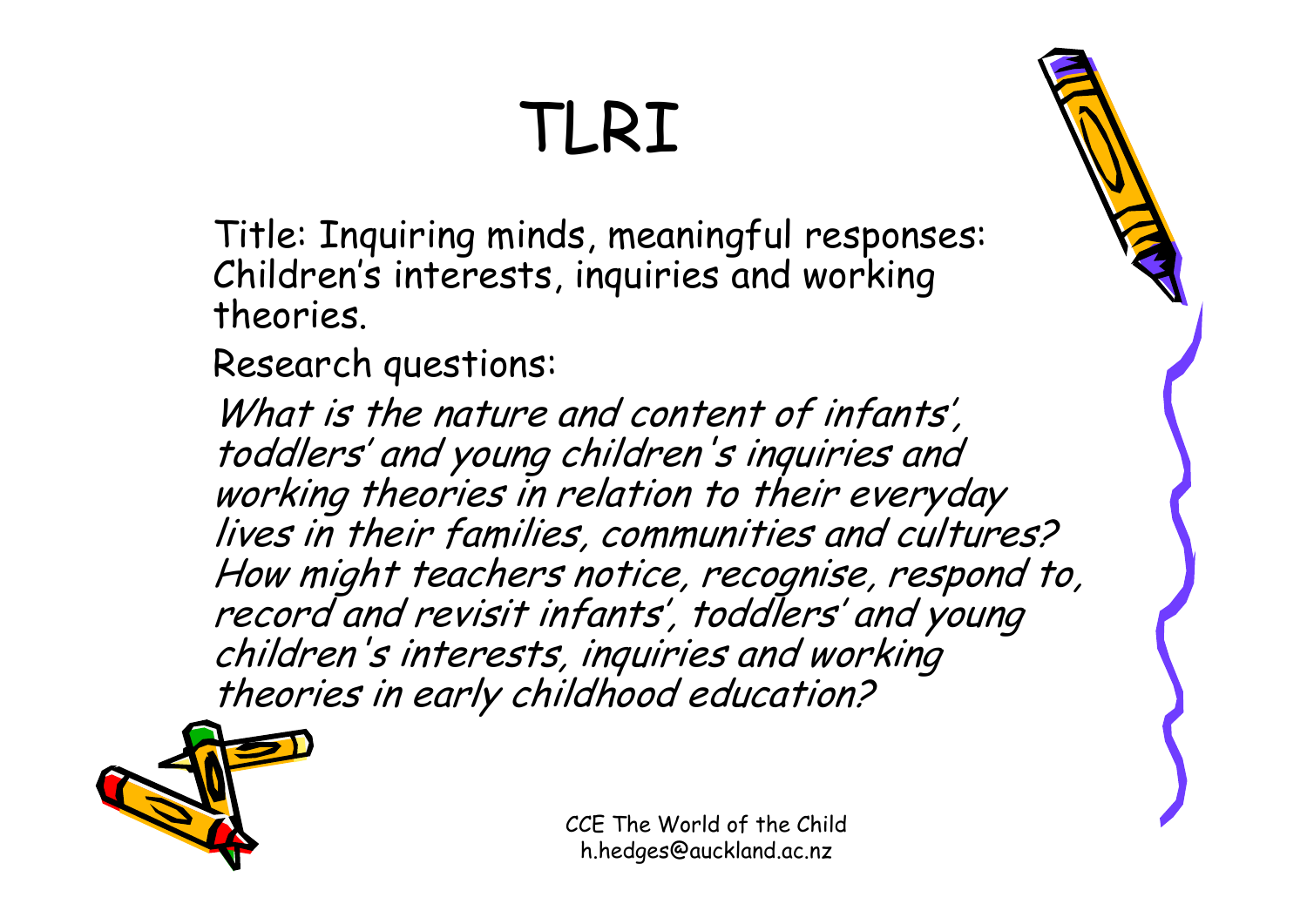### TLRI

A qualitative study - participant observation by the teacher-researchers to generate fieldnotes, photos and videos, plus interviews with teachers and children, and parent diaries and photographs. It will also include a funds of knowledge methodology whereby the teacher-researchers visit children in their family homes.

Collaborative data analysis will occur, initially using the description of working theories in  $Te$ Whariki, and, later, repeated ideas and topics that link to the theoretical frameworks of interest to teachers.

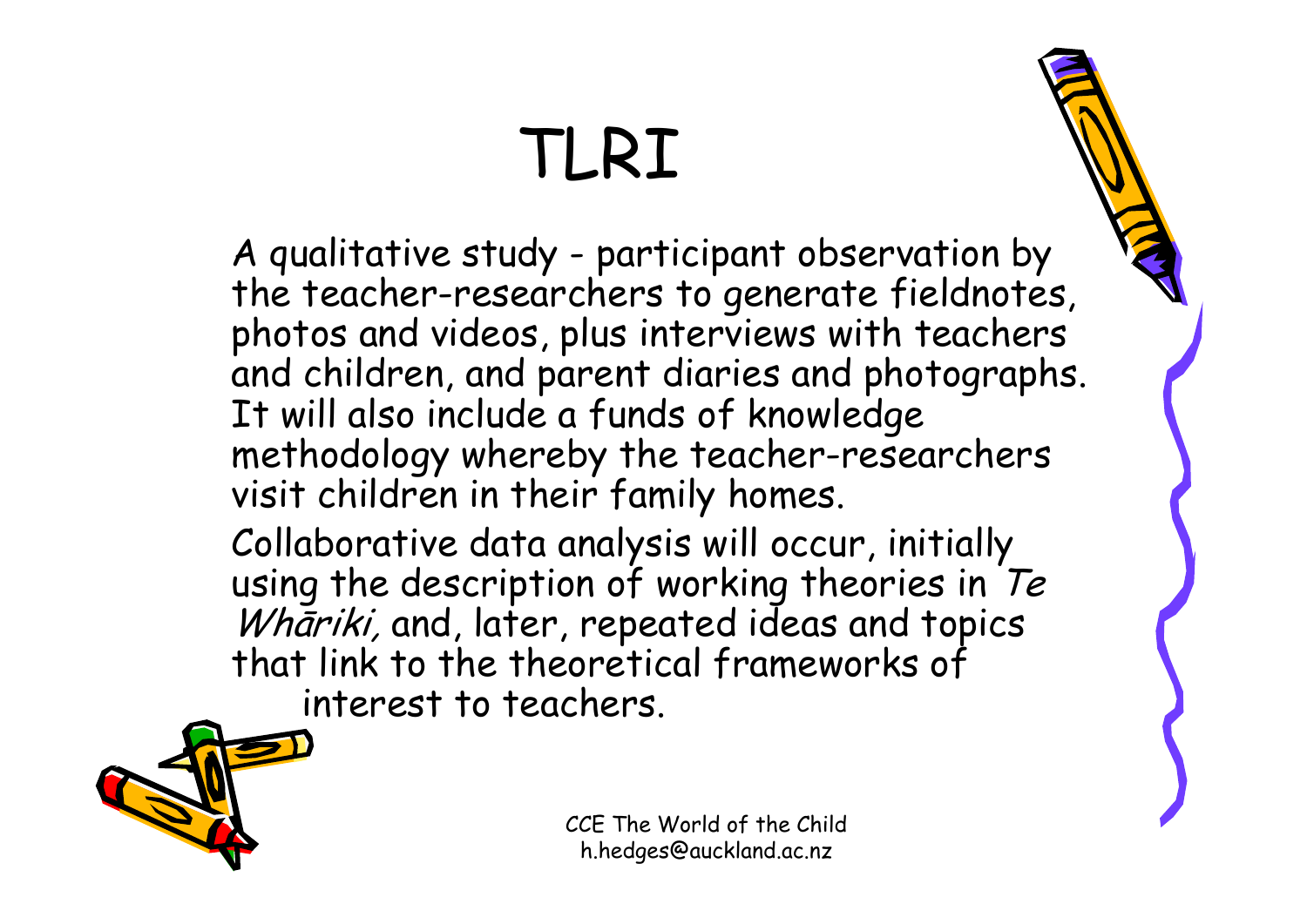### Key messages

- listen to and take children's thinking seriously
- encourage participation in everyday activities
- -- encourage intellectual puzzling

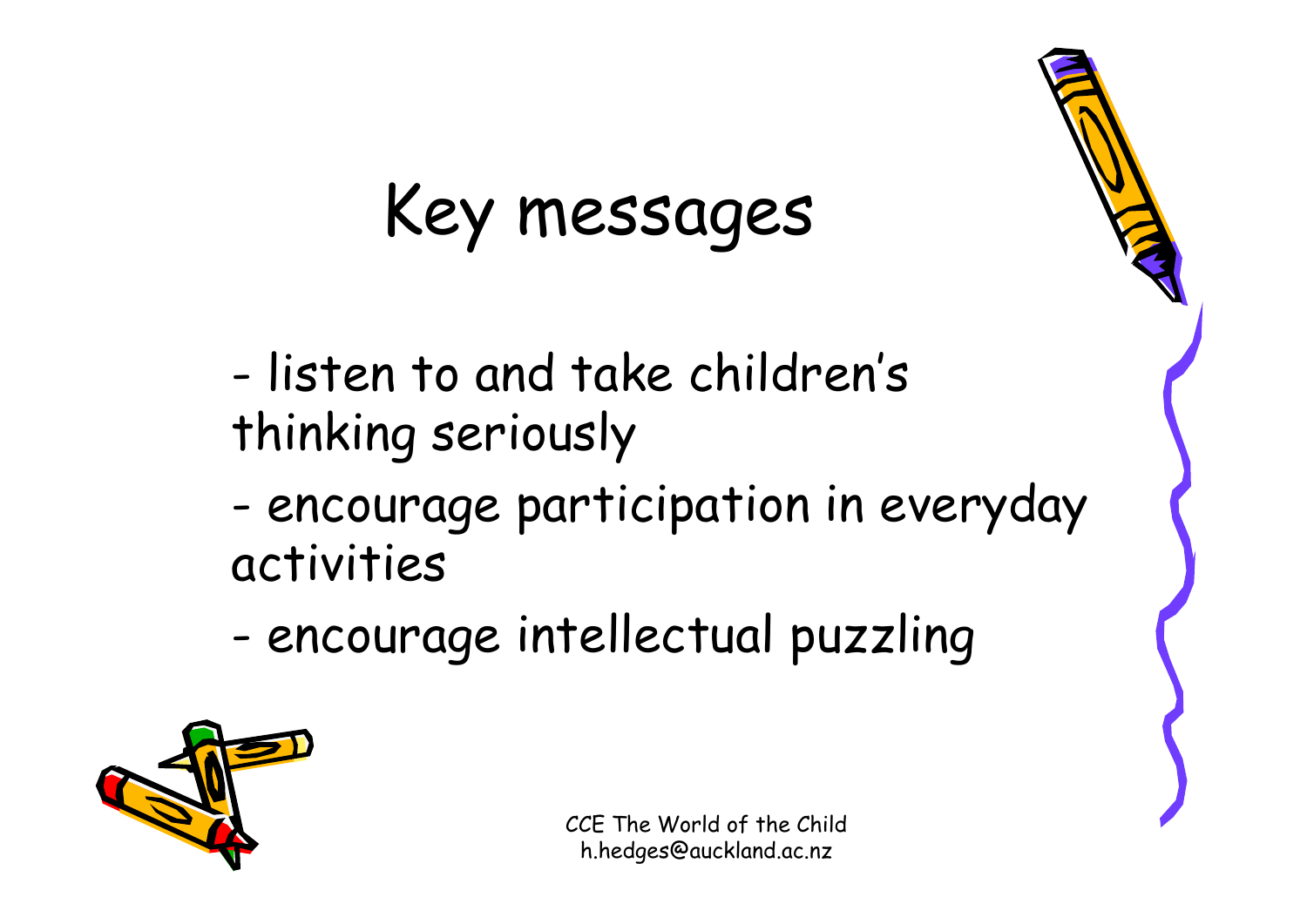#### References and readings

- Bereiter, C. (2002). Education and mind in the knowledge age. Malwah, NJ: Lawrence Erlbaum.
- Carr, M. (2008). Can assessment unlock and open the doors to<br>resourcefulness and agency? In S. Swaffield (Ed.), Unlocking<br>Assessment: Understanding for reflection and application (pp.<br>36-54). London: Routledge
- Claxton, G. (1990). Teaching to learn: A direction for education. London: Cassell Educational.
- Davis, K., & Peters, S. (2010). Moments of wonder, everyday<br>events: How are young children theorising and making sense of<br>their world? Playcentre Journal, 137, 26-29.
- Hedges, H., & Jones, S. (2012, in press). Children's working theories: The neglected sibling of Te Wh <sup>ā</sup>riki's learning outcomes. Early Childhood Folio.
- Hedges, H. (2011). Connecting "snippets of knowledge":<br>Teachers' understandings of the concept of working theories.<br>*Early Years: An International Journal of Research and*<br>*Practice, 31*(3), 271-284. doi: 10.1080/09575146.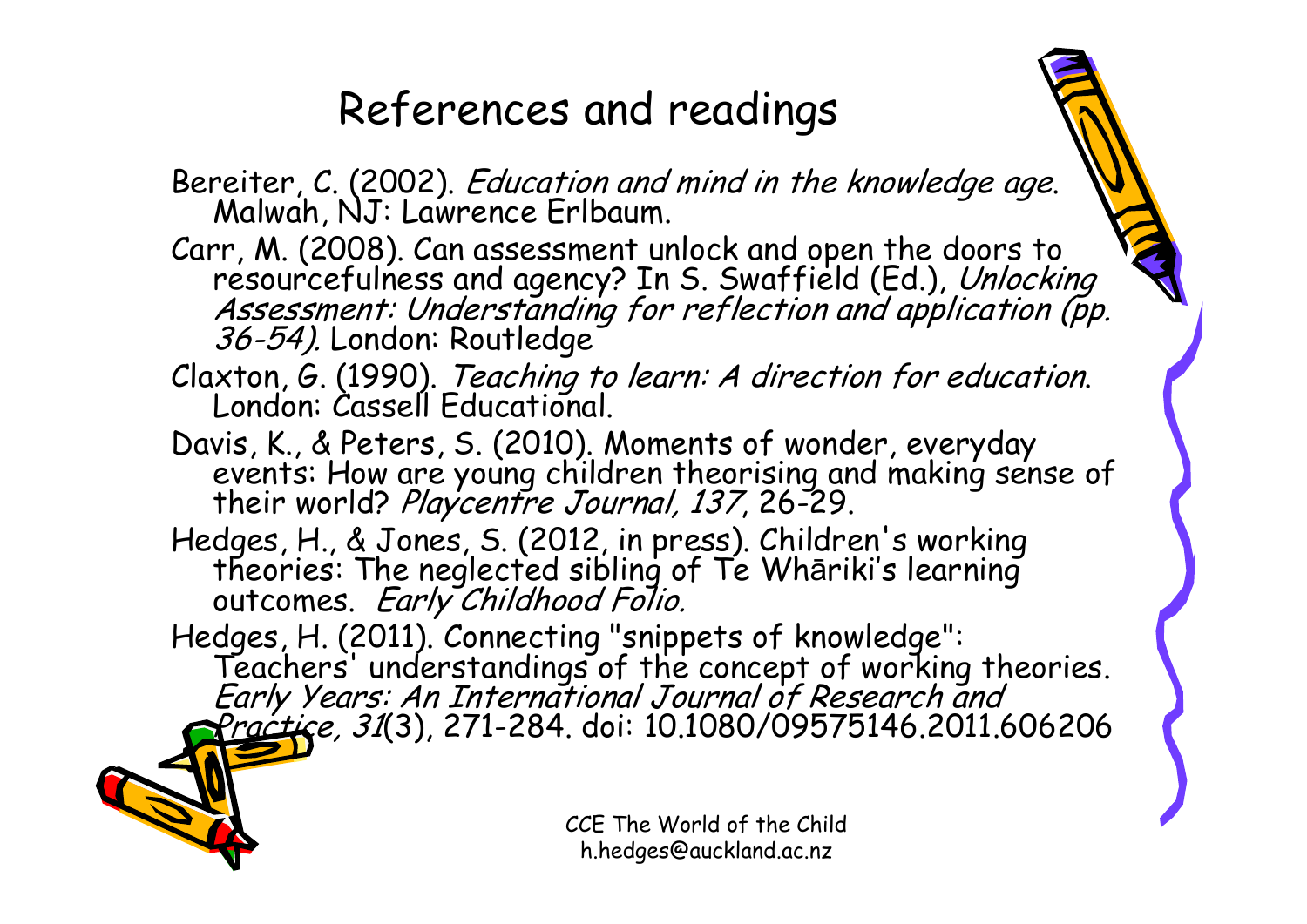Hedges, H. (2011). "Firsthand learning through intent<br>participation": Aidan's morning in an early childhood setting.<br>The First Years: Nga Tau Tuatahi/New Zealand Journal of<br>Infant and Toddler Education, 13(2), 4-9.

Lindfors, J. W. (1999). Children's inquiry: Using language to make sense of the world. New York: Teachers College Press.

Ministry of Education. (1996). Te Wh*ā*riki: He wh*ā*riki *mā tauranga mō ngā mokopuna o Aotearoa: Early childhood<br><i>curriculum.* Wellington: Learning Media.<br>http://www.educate.ece.govt.nz/learning/curriculumAndLear<br>ning/TeWhariki.aspx

Ministry of Education. (2004). *Kei tua o te pae: Assessment for learning exemplars*. Wellington: Learning Media.<br>http://www.educate.ece.govt.nz/learning/curriculumAndLear<br>ning/Assessmentforlearning/KeiTuaotePae.aspx<br>Minis

Ministry of Education. (2007). New Zealand Curriculum. Wellington: Learning Media. http://nzcurriculum.tki.org.nz/content/download/3480/565 84/file/The-New-Zealand-Curriculum.pdf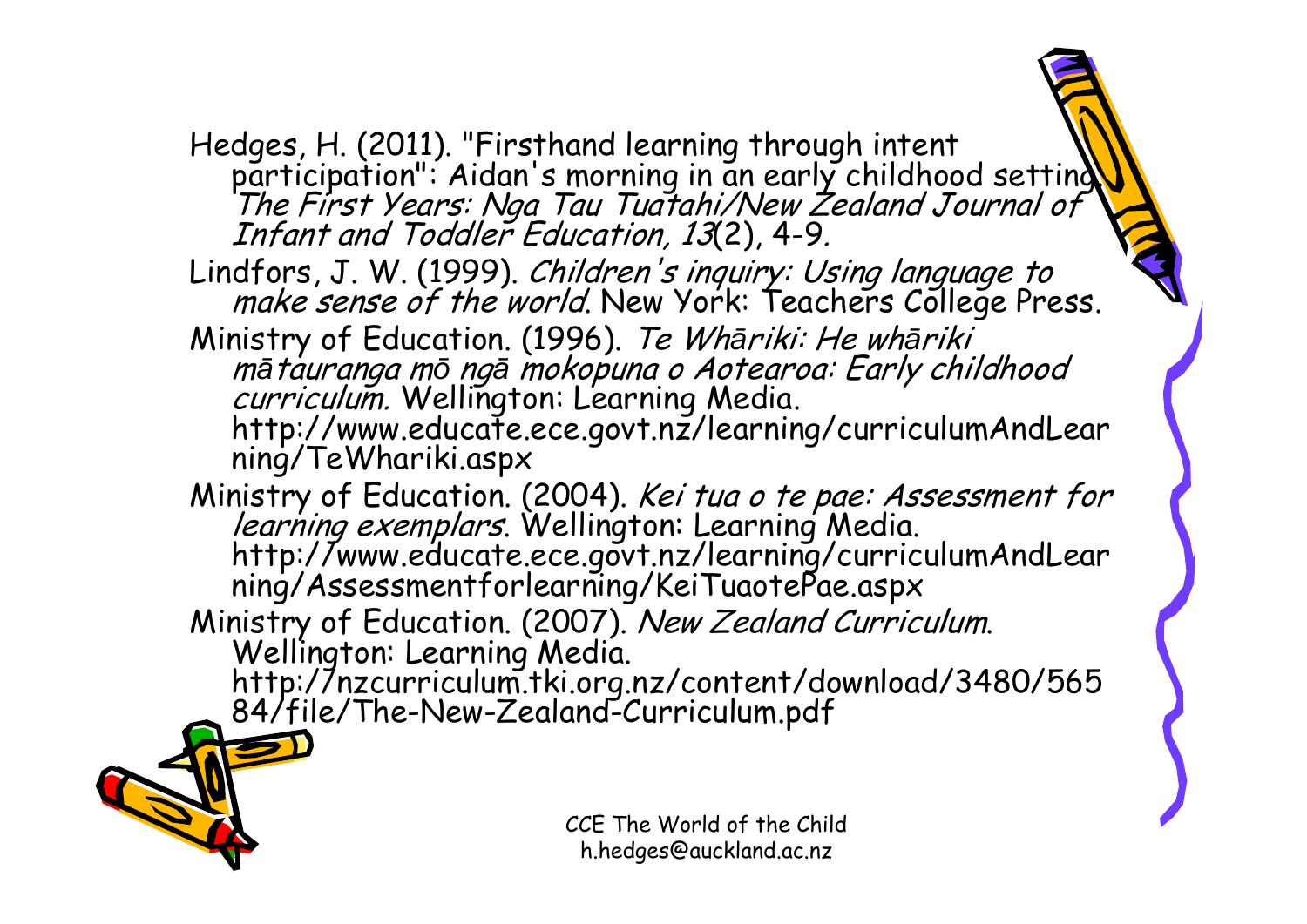- Peters, S., & Davis, K. (2011). Fostering children's working<br>theories: pedagogic issues and dilemmas in New Zealand.<br>*Early Years: An International Journal of Research and<br>Development, 31*(1), 5 17. doi:<br>10.1080/09575146
- Rogoff, B., Paradise, R., Arauz, R. M., Correa-Chávez, M., & Angelillo, C. (2003). Firsthand learning through intent participation. Annual Review of Psychology, 54, 175-203. doi: 10.1146/annurev.psych.54.101601.145118
- Vygotsky, L. S. (1978). Mind in society: The development of higher psychological processes. Cambridge, MA: Harvard University Press.
- Vygotsky, L. S. (1986). Thought and language. Cambridge, MA:<br>MIT Press.